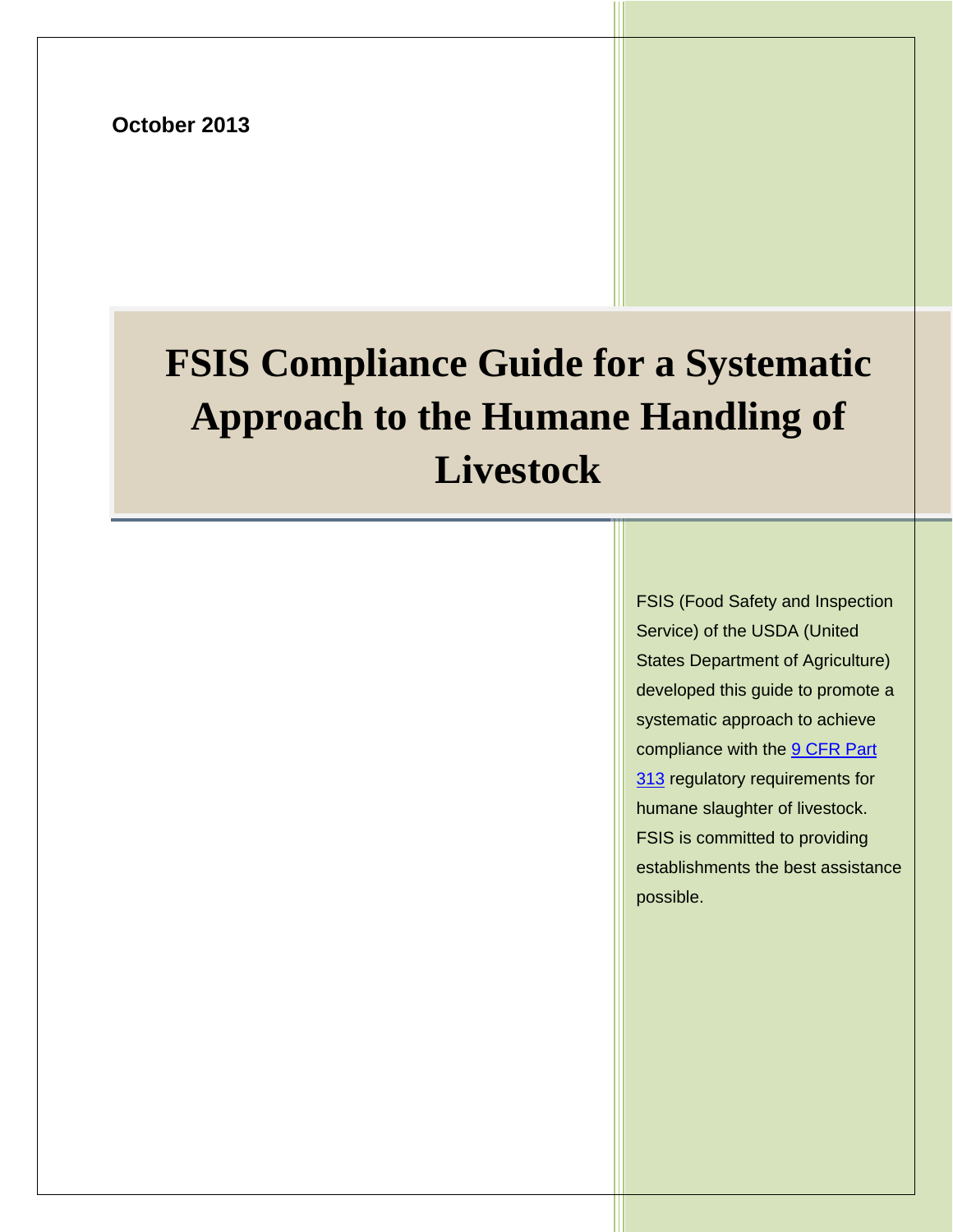# <span id="page-1-0"></span>**Preface**

The Food Safety and Inspection Service (FSIS) has published this guide to assist establishments in complying with humane handling requirements. This guide represents the Agency's current thinking on a systematic approach to humane handling of livestock. FSIS encourages slaughter establishments to use the guide.

To promote consistency and public transparency, FSIS applies the same clearance and public comment practices for guides as those required for rulemaking. FSIS encourages interested persons to submit comments on this document, including but not limited to, content, readability, applicability, and accessibility. FSIS will update guides as necessary to reflect current information and customer feedback.

Interested persons can use the following methods to submit comments:

1. Federal eRulemaking Portal – [http://www.regulations.gov](http://www.regulations.gov/)

This service allows interested persons to submit short comments directly to FSIS or attach a file with lengthier comments. Interested persons will find instructions for finding guides and submitting comments on the Federal eRulemaking Portal site.

2. Mail Services – US Post Office, FedEx, and UPS

Interested persons can submit comments directly to FSIS in written, printed, or electronic formats. Send documents, flash drives, CD-ROMs, or DVDs to the following address:

U.S. Department of Agriculture (USDA) FSIS Docket Room Manager Patriots Plaza 3 1400 Independence Avenue SW Room 8-163B, Mailstop 3782 Washington, DC 20250-3700

3. Hand- or courier-delivery to the following address:

Patriots Plaza 3 355 E. Street SW Room 8-163B Washington, DC 20250-3700.

Comments submitted via mail services must include the Agency name and the title of the guide. FSIS will make comments received available for public inspection and will post comments without change, including any personal information, to [http://www.regulations.gov.](http://www.regulations.gov/)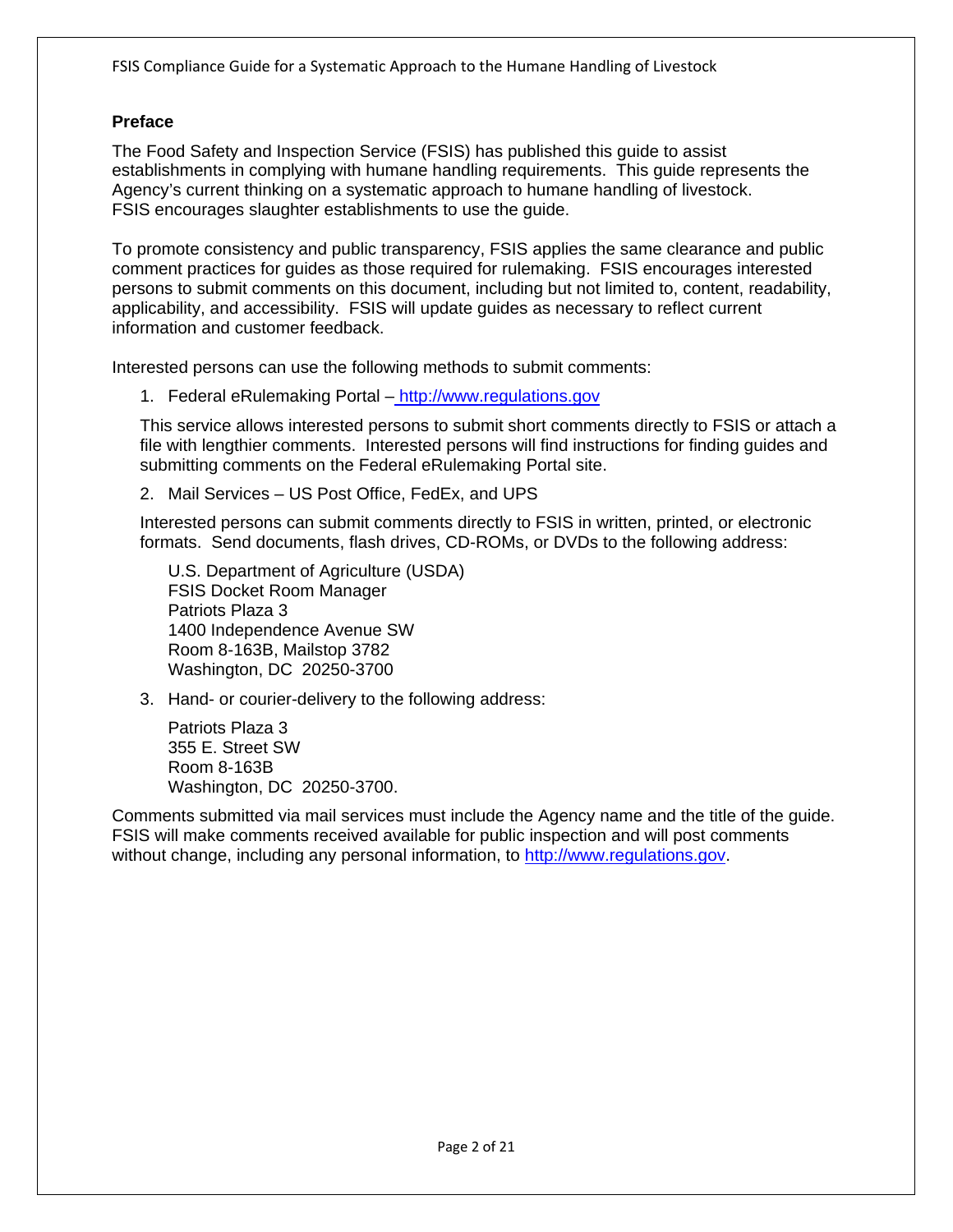| Attachment 2: Sample Assessment Tool for Humane Handling and Slaughter 13 |  |
|---------------------------------------------------------------------------|--|
|                                                                           |  |
|                                                                           |  |
|                                                                           |  |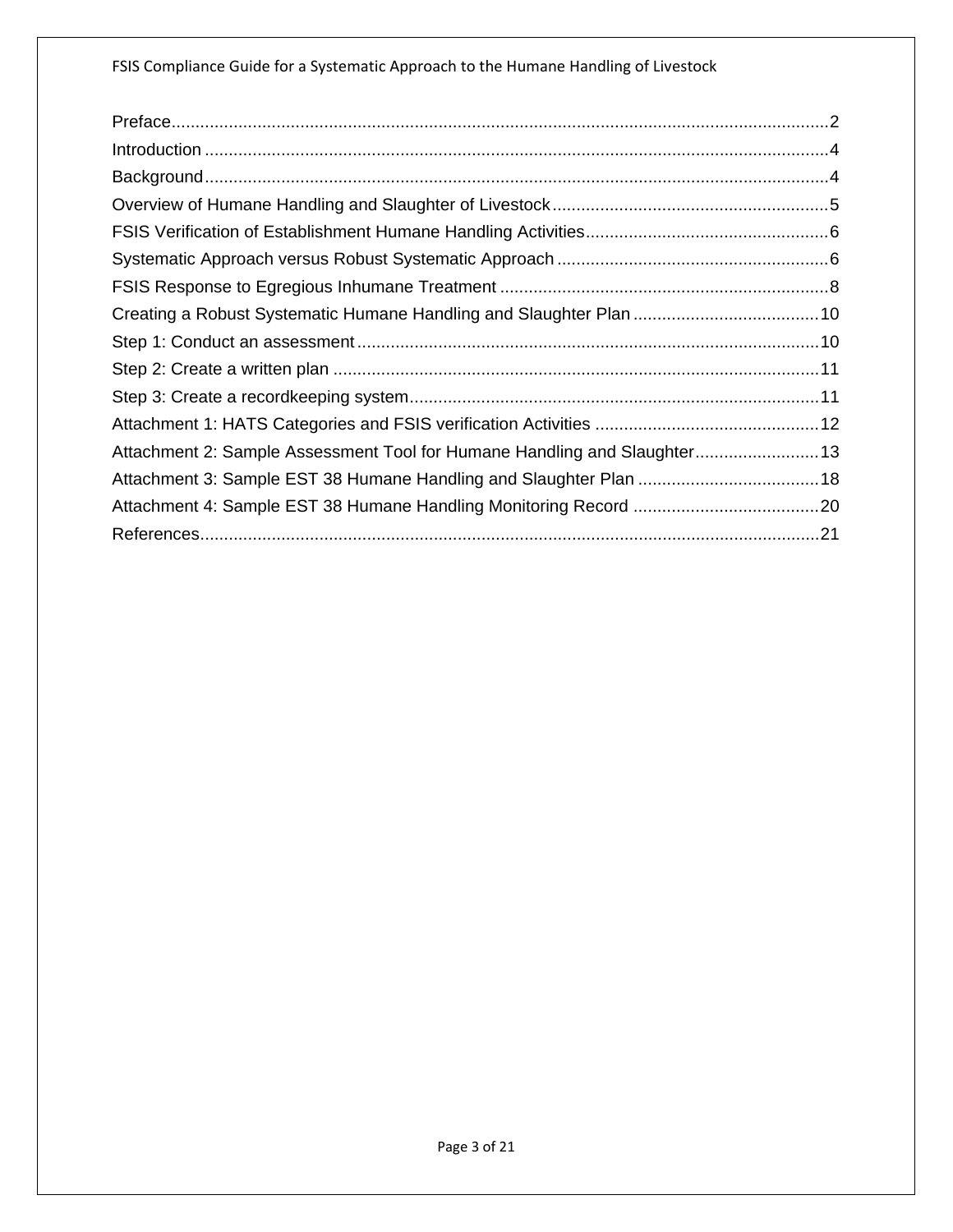#### <span id="page-3-0"></span>**Introduction**

This is the first edition of the FSIS Compliance Guide for a Systematic Approach to the Humane Handling of Livestock. FSIS developed this guide to promote a systematic approach to achieve

compliance with the [9 CFR Part 313](http://www.gpo.gov/fdsys/pkg/CFR-2012-title9-vol2/pdf/CFR-2012-title9-vol2-part313.pdf) regulatory requirements for humane handling and slaughter of livestock. The guide also provides a sample humane handling plan and an assessment tool. FSIS is committed to providing establishments the best assistance possible.

FSIS believes that a well-implemented systematic approach for humane handling is the best way to achieve the best practices for humane handling and slaughter of livestock. This guide describes a systematic approach that FSIS believes represents the current best practices.

This guide does not include all items that could be included in an establishment's development and implementation of a systematic approach to humane handling and should not serve to limit the design of a systematic approach. The guide is simply a starting point for those establishments needing guidance and assistance in establishing a systematic approach.

#### KEY INFORMATION

#### **What is a systematic approach to humane handling?**

With a systematic approach, establishments focus on treating livestock in such a manner as to minimize excitement, discomfort, and accidental injury the entire time they hold livestock in connection with slaughter.

#### <span id="page-3-1"></span>**Background**

In the Humane Methods of Slaughter Act (HMSA), Congress declared that humane handling and slaughter of livestock was public policy.<sup>[1](#page-3-2)</sup> The HMSA states, "that the use of humane methods in the slaughter of livestock prevents needless suffering; results in safer and better working conditions for persons engaged in the slaughtering industry; brings about improvement

of products and economies in slaughtering operations; and produces other benefits for producers, processors, and consumers which tend to expedite an orderly flow of livestock and livestock products in interstate and foreign commerce."

How do I get answers to my questions?

You can access FSIS assistance with this guide through [askFSIS](http://askfsis.custhelp.com/) or by telephone at 1-800-233- 3935.

Congress amended the HMSA in 1978 to provide USDA the authority to inspect slaughterhouses for compliance with the HMSA and to penalize violators. The HMSA is referenced in the Federal Meat Inspection Act (FMIA) (21 USC 603<sup>[2](#page-3-3)</sup>) and is implemented by FSIS humane handling and slaughter regulations found in 9 CFR Part 313. The FMIA provides that, for the purposes of preventing inhumane slaughter of

<span id="page-3-2"></span> $17$  USC 1901 - It is therefore declared to be the policy of the United States that the slaughtering of livestock and the handling of livestock in connection with slaughter shall be carried out only by humane methods.

<span id="page-3-3"></span> $h^2$  21 USC 603(b) - For the purpose of preventing the inhumane slaughtering of livestock, the Secretary shall cause to be made, by inspectors appointed for that purpose, an examination and inspection of the method by which amenable species are slaughtered and handled in connection with slaughter in the slaughtering establishments inspected under this chapter. The Secretary may refuse to provide inspection to a new slaughtering establishment or may cause inspection to be temporarily suspended at a slaughtering establishment if the Secretary finds that any cattle, sheep, swine, goats, horses, mules, or other equines have been slaughtered or handled in connection with slaughter at such establishment by any method not in accordance with the Act of August 27, 1958 (72 Stat. 862; 7 USC 1901–1906) until the establishment furnishes assurances satisfactory to the Secretary that all slaughtering and handling in connection with slaughter of livestock shall be in accordance with such a method.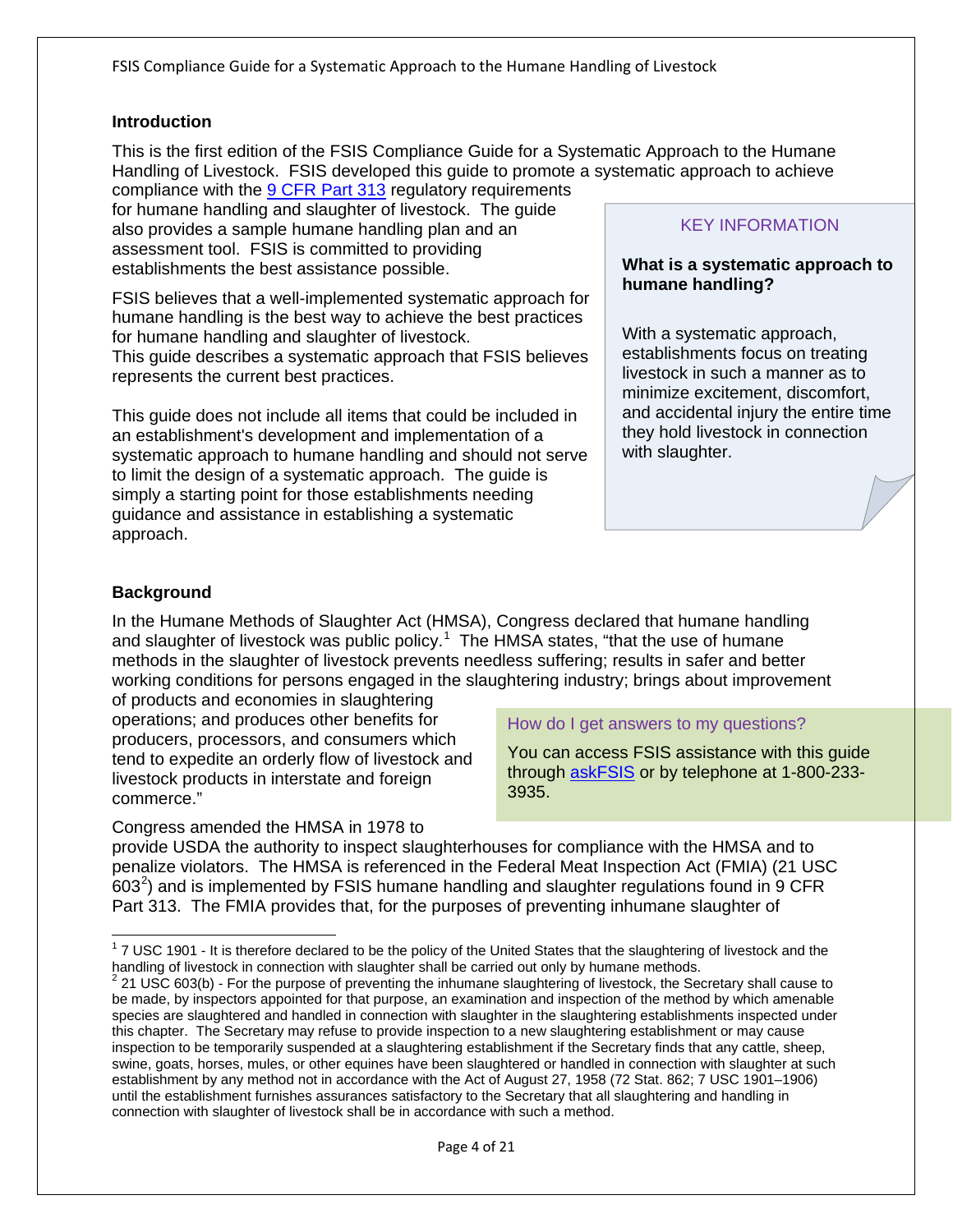livestock, the Secretary of Agriculture will assign inspectors to examine and inspect the methods by which livestock are handled and slaughtered in connection with slaughter in establishments subject to inspection (21 USC 603(b)). Therefore, establishments are required to meet the humane handling and slaughter requirements in the regulations the entire time they hold livestock in connection with slaughter.

On September 9, 2004, FSIS announced that livestock slaughter establishments should implement and maintain a systematic approach to humane handling and slaughter to best assure compliance with the HMSA, FMIA, and implementing regulations [\(69 Federal Register](http://www.gpo.gov/fdsys/pkg/FR-2004-09-09/pdf/04-20431.pdf)

[54625\)](http://www.gpo.gov/fdsys/pkg/FR-2004-09-09/pdf/04-20431.pdf). A systematic approach is a comprehensive way of evaluating how livestock enter and move through an establishment. Implementing a systematic approach is not a regulatory requirement. FSIS presents the systematic approach as the best way to ensure that establishments meet the requirements of the HMSA, FMIA, and implementing regulations.

The 2004 notice outlined four recommended steps establishments should take to develop and maintain a systematic approach. When using the recommended systematic

#### IS POULTRY SLAUGHTER INCLUDED IN THE SYSTEMATIC APPROACH?

No, however, the PPIA (Poultry Products Inspection Act) and Agency regulations (9 CFR Part 381.65(b)) do require that live poultry be handled in a manner that is consistent with good commercial practices, and that they not die from causes other than slaughter [\(Good Commercial Practices and the Federal](http://www.fsis.usda.gov/Frame/FrameRedirect.asp?main=http://www.fsis.usda.gov/OPPDE/rdad/FRPubs/04-037N.htm)  [Register Notice\)](http://www.fsis.usda.gov/Frame/FrameRedirect.asp?main=http://www.fsis.usda.gov/OPPDE/rdad/FRPubs/04-037N.htm). (Note: The Federal Register Notice referenced here includes guidelines rather than regulatory requirements.)

approach, establishments would take into account any new conditions in the establishment that warrant changes to facilities or existing handling or slaughter procedures. The four steps are presented in the section entitled Systematic Approach versus Robust Systematic Approach (page 6).

In August 2011, FSIS issued [FSIS Directive 6900.2 Humane Handling and Slaughter of](http://www.fsis.usda.gov/wps/wcm/connect/2375f4d5-0e24-4213-902d-d94ee4ed9394/6900.2.pdf?MOD=AJPERES)  [Livestock –](http://www.fsis.usda.gov/wps/wcm/connect/2375f4d5-0e24-4213-902d-d94ee4ed9394/6900.2.pdf?MOD=AJPERES) Revision 2. The directive included instructions for inspectors to determine whether

livestock slaughter establishments have a robust systematic approach to humane handling. Establishments may choose to adopt a robust approach, although it is not required.

For FSIS to consider a systematic approach to be robust, the Agency expects that the systematic approach will include a written animal handling program and program records. The records need to be available for FSIS review.

If an establishment develops and implements a robust systematic approach to humane handling and slaughter, FSIS

KEY DEFINITION **Egregious inhumane treatment:** 

An egregious situation is any act or condition that results in severe harm to animals [\(FSIS Directive 6900.2](http://www.fsis.usda.gov/wps/wcm/connect/2375f4d5-0e24-4213-902d-d94ee4ed9394/6900.2.pdf?MOD=AJPERES)  [Revision 2\)](http://www.fsis.usda.gov/OPPDE/rdad/FSISDirectives/6900.2.pdf).

would consider this when determining enforcement actions following an egregious inhumane treatment event.

#### <span id="page-4-0"></span>**Overview of Humane Handling and Slaughter of Livestock**

Humane handling and slaughter of livestock prevents needless suffering; results in safer and better working conditions within the slaughtering industry; improves products and slaughtering operations; and produces other benefits for producers, processors, and consumers.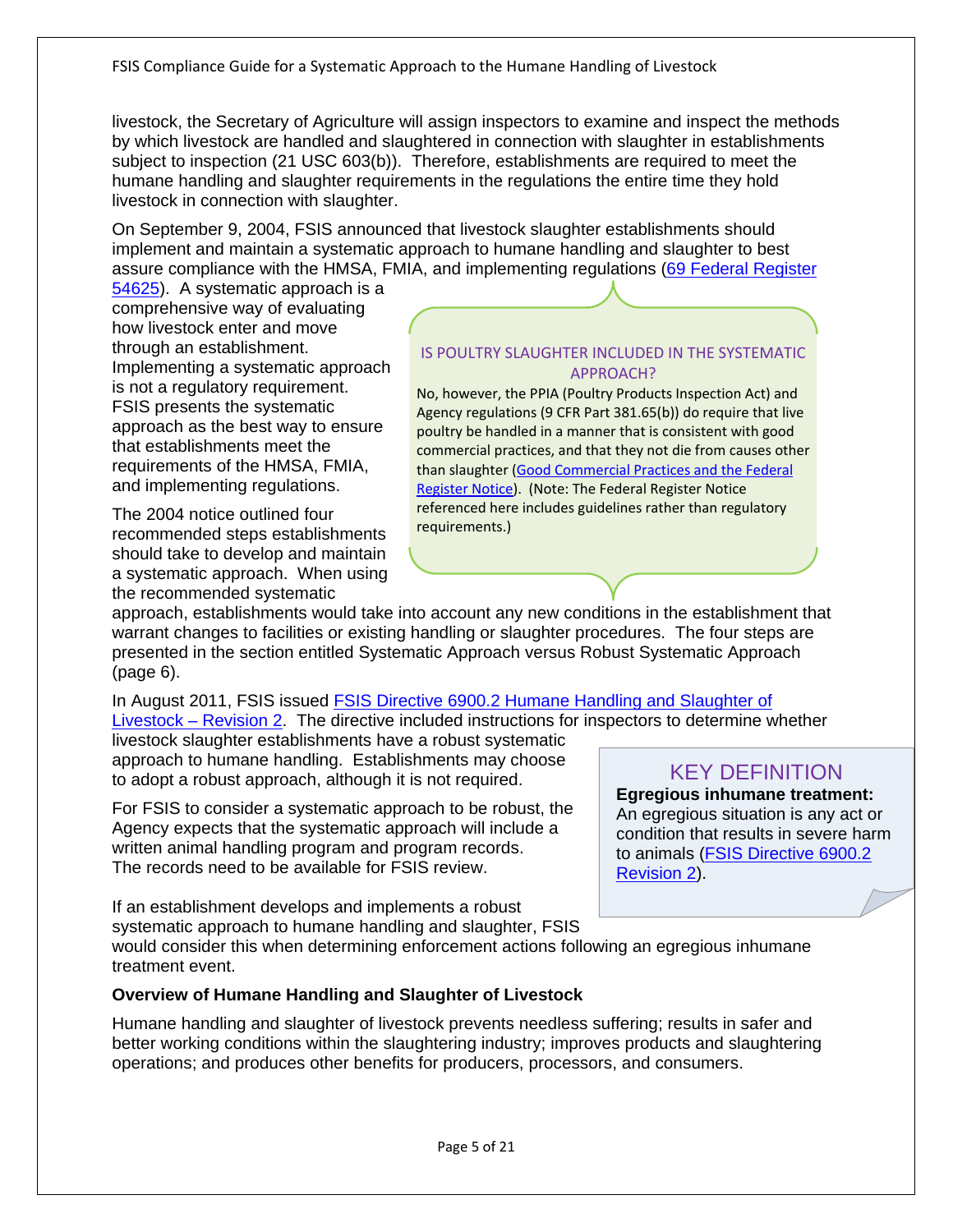Humane handling requirements involve handling facilities and equipment, personnel practices, and slaughter equipment. Handling facilities and equipment are addressed in [9 CFR 313.1.](http://www.gpo.gov/fdsys/pkg/CFR-2012-title9-vol2/pdf/CFR-2012-title9-vol2-sec313-1.pdf) Personnel practices are addressed in [9 CFR 313.2.](http://www.gpo.gov/fdsys/pkg/CFR-2012-title9-vol2/pdf/CFR-2012-title9-vol2-sec313-2.pdf) Slaughter equipment is addressed in 9 [CFR 313.5,](http://www.gpo.gov/fdsys/pkg/CFR-2012-title9-vol2/pdf/CFR-2012-title9-vol2-sec313-5.pdf) [9 CFR 313.15,](http://www.gpo.gov/fdsys/pkg/CFR-2012-title9-vol2/pdf/CFR-2012-title9-vol2-sec313-15.pdf) [9 CFR 313.16,](http://www.gpo.gov/fdsys/pkg/CFR-2012-title9-vol2/pdf/CFR-2012-title9-vol2-sec313-16.pdf) and [9 CFR 313.30.](http://www.gpo.gov/fdsys/pkg/CFR-2012-title9-vol2/pdf/CFR-2012-title9-vol2-sec313-30.pdf)

#### <span id="page-5-0"></span>**FSIS Verification of Establishment Humane Handling Activities**

FSIS veterinarians and other trained Inspection Program Personnel (IPP) perform humane handling verification activities when establishments slaughter animals, or when animals are on inspected premises (FSIS Directive 6900.2 Revision 2). To verify compliance with 9 CFR Part 313, IPP make verification observations during the course of their inspection duties.

FSIS records the time spent performing verification activities in the Humane Activities Tracking System (HATS). The nine HATS categories (see text box)

#### **WHAT ARE THE HATS CATEGORIES?**

- I. Inclement Weather
- II. Truck Unloading
- III. Water and Feed Availability
- IV. Ante-mortem Inspection
- V. Suspect and Disabled
- VI. Electric Prod/Alternative Object Use
- VII. Slips and Falls
- VIII. Stunning Effectiveness
- IX. Conscious Animals on the Rail

address all of the regulations covering the humane handling and slaughter of livestock. IPP verify specific facility, handling, or slaughter requirements for each of the categories. The table in [Attachment 1](#page-11-0) identifies each HATS category and the verification activities IPP perform.

#### <span id="page-5-1"></span>**Systematic Approach versus Robust Systematic Approach**

A **systematic approach** to humane handling and slaughter takes the regulatory requirements in [9 CFR Part 313](http://www.gpo.gov/fdsys/pkg/CFR-2012-title9-vol2/pdf/CFR-2012-title9-vol2-part313.pdf) and organizes them into a logical approach, marked by attention to detail, regular implementation, and tailoring to the operation of the establishment. Developing a systematic approach to humane handling and slaughter is the first step in ensuring that the establishment complies with the applicable humane handling and slaughter requirements.

FSIS believes that the following four elements represent a systematic approach to humane handling and slaughter of livestock.

# **Under a SYSTEMATIC APPROACH TO HUMANE HANDLING AND SLAUGHTER, establishments should**

- 1. Assess the ability of their livestock handling and slaughter practices to minimize distress and injury to livestock.
- 2. Design facilities and implement handling practices that minimize distress and injury to livestock.
- 3. Periodically evaluate facilities and handling methods to ensure that they continue to minimize distress and injury to livestock.
- 4. When necessary, modify facilities and handling methods to ensure that they continue to minimize distress and injury to livestock.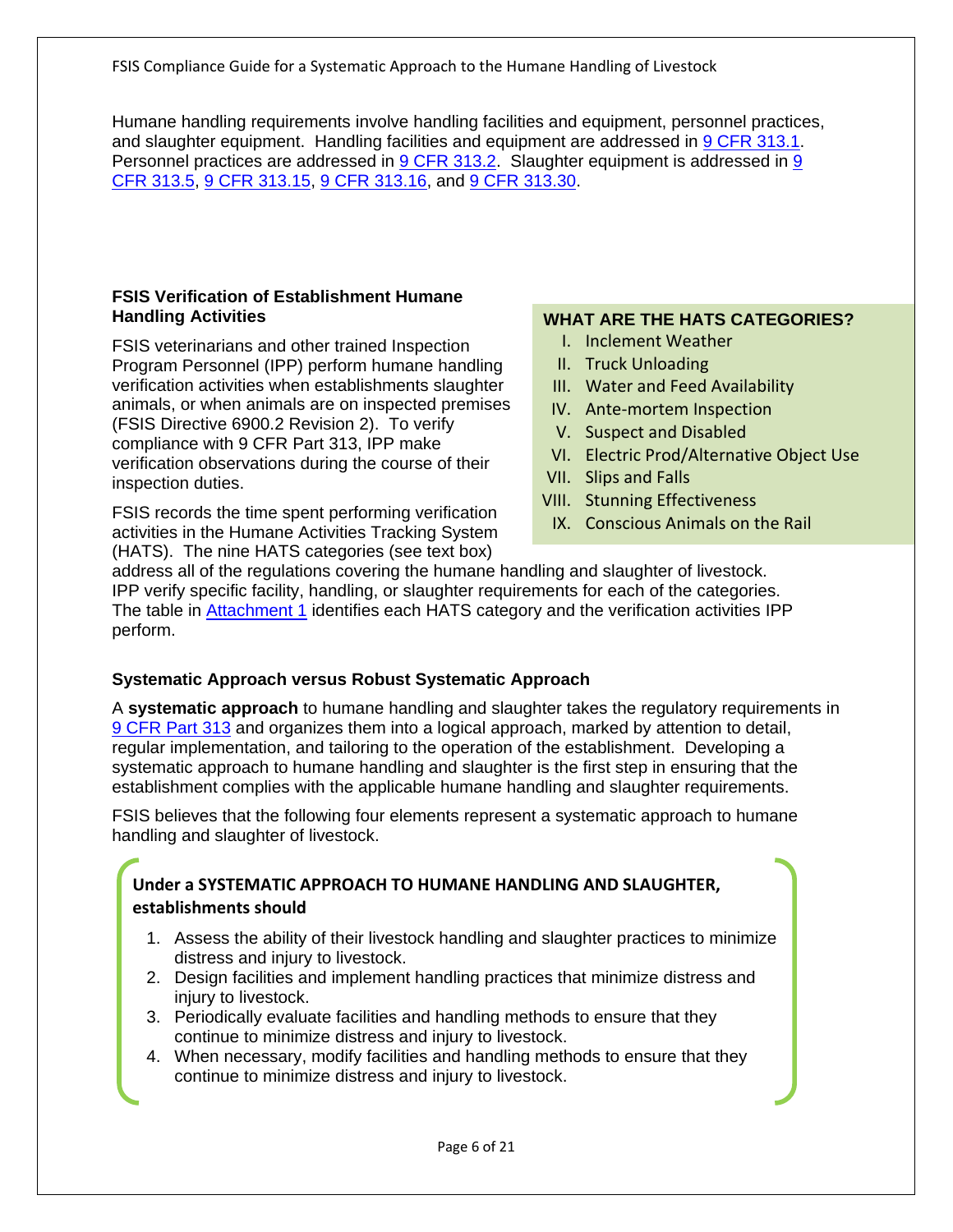# KEY INFORMATION

#### **How do I demonstrate that I have a systematic approach?**

The basic (non-robust) systematic approach does not include a written program or records. FSIS evaluates an establishment's systematic approach through observation of operations and discussion of humane handling with establishment personnel. The four elements of the systematic approach cover several topics. This set of questions can help determine whether the establishment has a systematic approach to humane handling and slaughter. To demonstrate working knowledge of humane handling issues, establishments should be able to discuss their approach to humane handling and slaughter by answering these questions.

- <sup>−</sup> What situations may result in livestock excitement, discomfort, or accidental injury?
- <sup>−</sup> What situations may result in stunning problems?
- Is the livestock handling facility designed for the movement and holding of livestock?
- Does the establishment implement the livestock handling practices as designed?
- <sup>−</sup> How often are livestock handling methods evaluated?
- <sup>−</sup> How do you evaluate the stunning methods?
- <sup>−</sup> How do you deal with problems with livestock handling and stunning practices?
- How do you know your actions have solved or lessened the problem?
- How and with what information do you train employees?

A **robust systematic approach** to humane handling and slaughter adds to the four elements by incorporating three additional features (Table 1). Those three features are:

#### 1) **WRITTEN PROCEDURES:**

- Describes procedures that the establishment will effectively implement to stay in compliance with the regulations.
- Describes actions the establishment will take when it fails to implement the program as written or fails to prevent a noncompliance.

#### 2) **WRITTEN RECORDS:**

- Maintains records that demonstrate that the program is implemented as written.
- − Maintains records that demonstrate the program will effectively prevent identified potential noncompliances.

#### 3) **FSIS REVIEW:**

Written procedures and records are both made available for FSIS review upon request.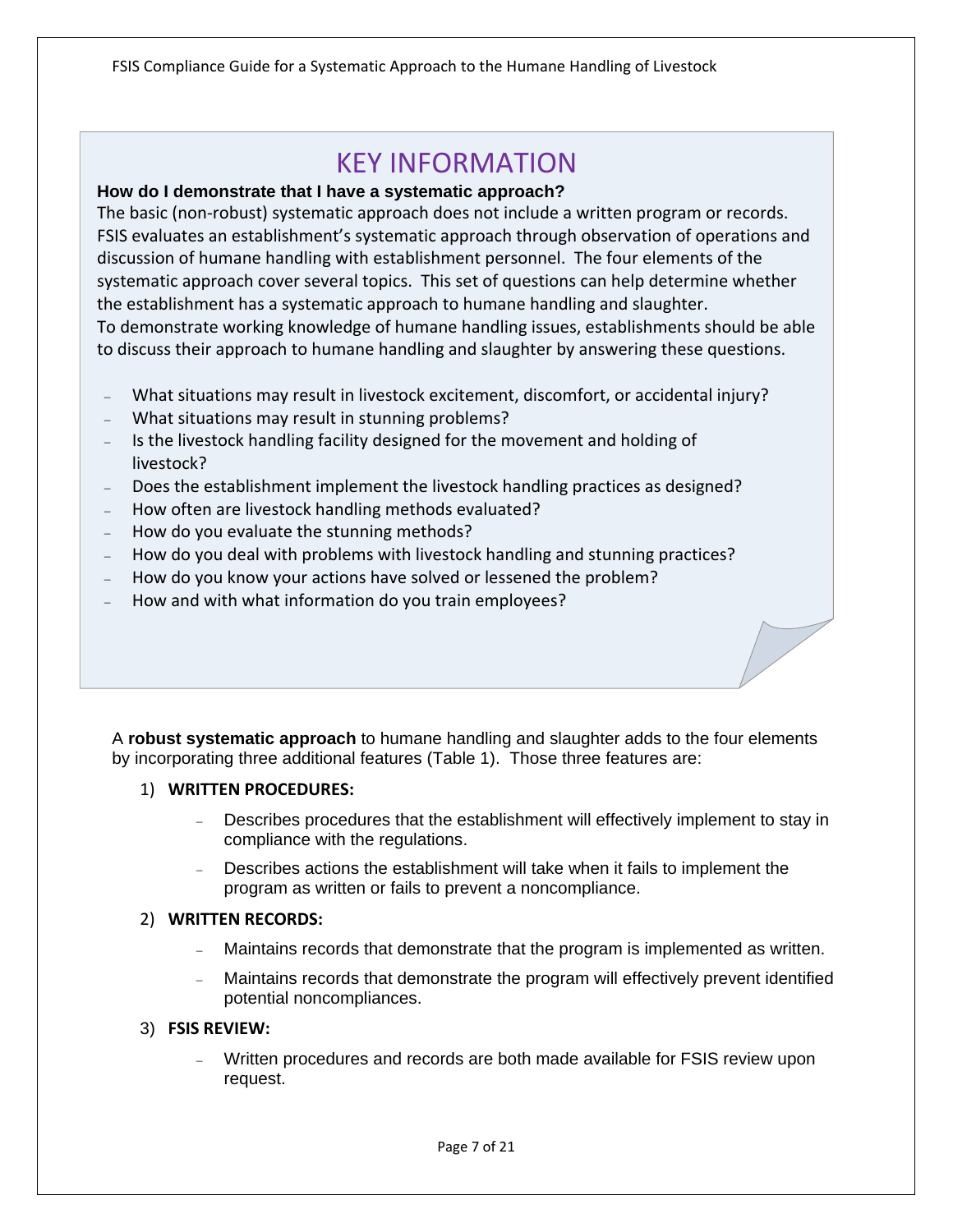FSIS believes that developing a written plan is a step toward a robust systematic approach to humane handling and slaughter because a written plan can effectively address the four aspects of a systematic approach.

The Sample EST 38 Humane Handling and Slaughter Plan [\(attachment 3\)](#page-17-0) provides basic features of a written program with records. The following table identifies the differences between the systematic approach and the robust systematic approach.

| Table 1: Systematic Approach versus Robust Systematic Approach |            |                                                     |                        |                                    |                              |                           |                    |
|----------------------------------------------------------------|------------|-----------------------------------------------------|------------------------|------------------------------------|------------------------------|---------------------------|--------------------|
|                                                                | Assessment | Design<br><b>Facilities and</b><br><b>Practices</b> | Periodic<br>Evaluation | <b>Modification</b><br>(as needed) | Written<br><b>Procedures</b> | Written<br><b>Records</b> | <b>FSIS Review</b> |
| Systematic<br>Approach                                         | Yes        | Yes                                                 | <b>Yes</b>             | <b>Yes</b>                         | <b>No</b>                    | <b>No</b>                 | <b>No</b>          |
| <b>Robust</b><br><b>Systematic</b><br>Approach                 | <b>Yes</b> | Yes                                                 | <b>Yes</b>             | <b>Yes</b>                         | Yes                          | <b>Yes</b>                | <b>Yes</b>         |

# <span id="page-7-0"></span>**FSIS Response to Egregious Inhumane Treatment**

When humane handling or slaughter noncompliance occurs, [9 CFR 500.2\(a\)\(4\)](http://www.gpo.gov/fdsys/pkg/CFR-2012-title9-vol2/pdf/CFR-2012-title9-vol2-sec500-3.pdf) authorizes FSIS to take a regulatory control action, and  $9$  CFR 500.3(b) authorizes FSIS to suspend inspection without prior notification (Notice of Suspension).

Although FSIS is authorized to suspend inspection without prior notification, FSIS may exercise enforcement discretion by providing an establishment prior notification (Notice of Intended Enforcement, [9 CFR 500.4\)](http://www.gpo.gov/fdsys/pkg/CFR-2013-title9-vol2/pdf/CFR-2013-title9-vol2-sec500-4.pdf) and an opportunity to implement necessary corrective actions to achieve humane handling compliance.

FSIS Directive 6900.2 (Revision 2) instructs FSIS personnel on how to respond to egregious inhumane treatment. The action FSIS personnel will take when egregious inhumane treatment occurs is likely to vary depending on whether the following conditions exist in the establishment:

- a) The establishment does not have any recent humane handling related enforcement actions.
- b) The establishment has consistently been meeting the humane handling regulatory requirements.
- c) The establishment has been operating under a written animal handling program that is a robust systematic approach and the establishment has made the written program accessible to IPP.
- d) The establishment has demonstrated the robustness of the program to IPP by effectively and consistently implementing all aspects of its program.

In establishments without a robust systematic approach to humane handling and slaughter, or when not all of the conditions (a. through d.) provided above exist, FSIS instructs IPP to take the following action: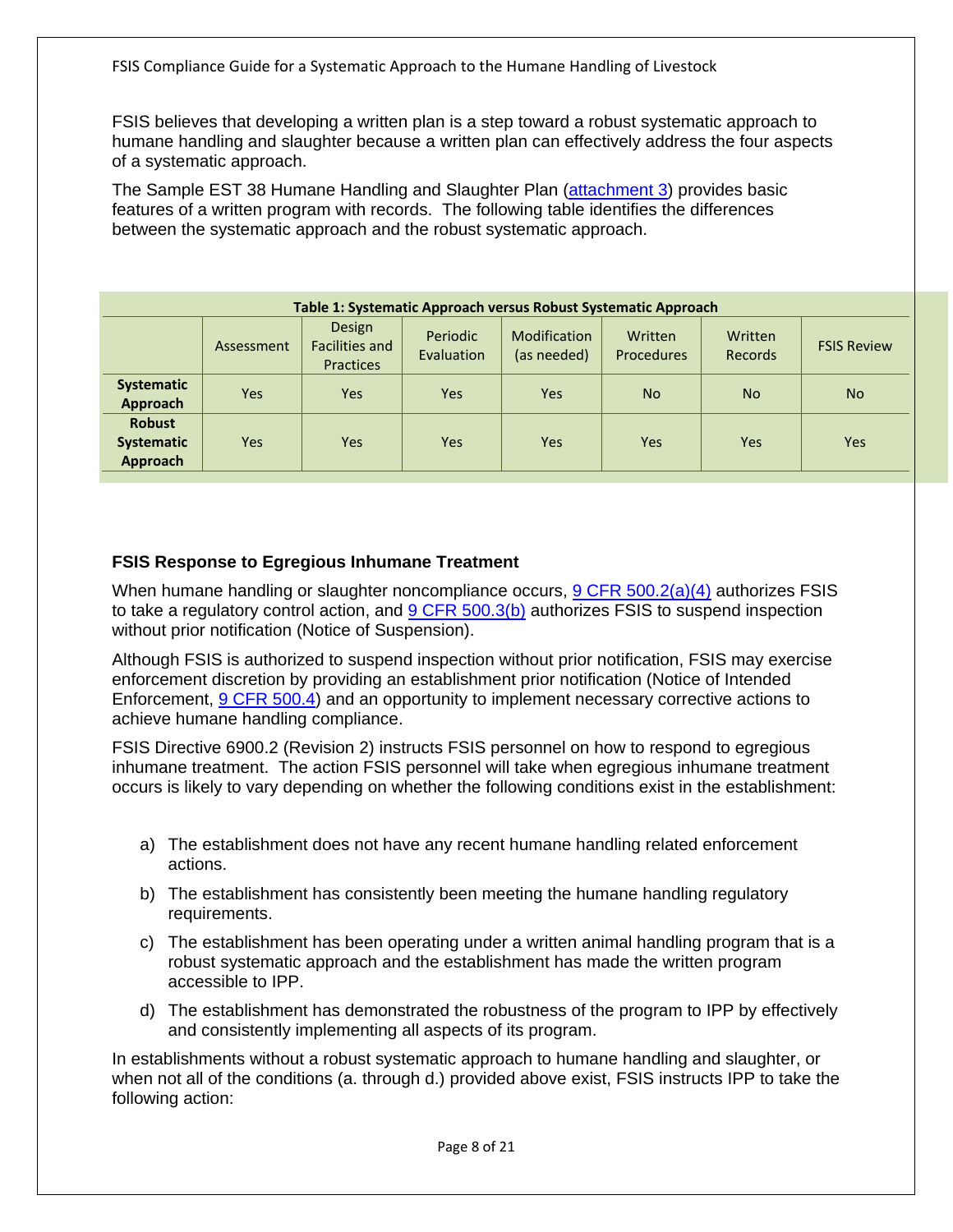• In the case of humane handling or slaughter noncompliance with egregious inhumane treatment, the inspector in charge recommends issuance of a Notice of Suspension.

In establishments maintaining a robust systematic approach to humane handling and slaughter, and when the conditions (a. through d.) provided above exist, FSIS instructs inspection program personnel to take the following action.

• In the case of humane handling or slaughter noncompliance with egregious inhumane treatment – the inspector in charge recommends issuance of a Notice of Intended Enforcement rather than a Notice of Suspension.

**NOTE:** 9 CFR Part 500 – Rules of Practice defines **suspension** as "an interruption in the assignment of program employees to all or part of an establishment," and 9 CFR Part 500.3 (b) gives FSIS the authority to impose a suspension without providing establishments prior notification for handling or slaughtering animals inhumanely; that is, the stunning and slaughter of livestock stops while under a suspension.

<span id="page-8-0"></span>FSIS may "impose a suspension after an establishment is provided prior notification and the opportunity to demonstrate or achieve compliance" (9 CFR Part 500.4). FSIS acts on this authority by issuing a Notice of Intended Enforcement. Establishment's in receipt of a Notice of Intended Enforcement are afforded time (up to 3 days) to demonstrate or achieve compliance. If the establishment does not demonstrate or achieve compliance in 3 days, FSIS issues a Notice of Suspension.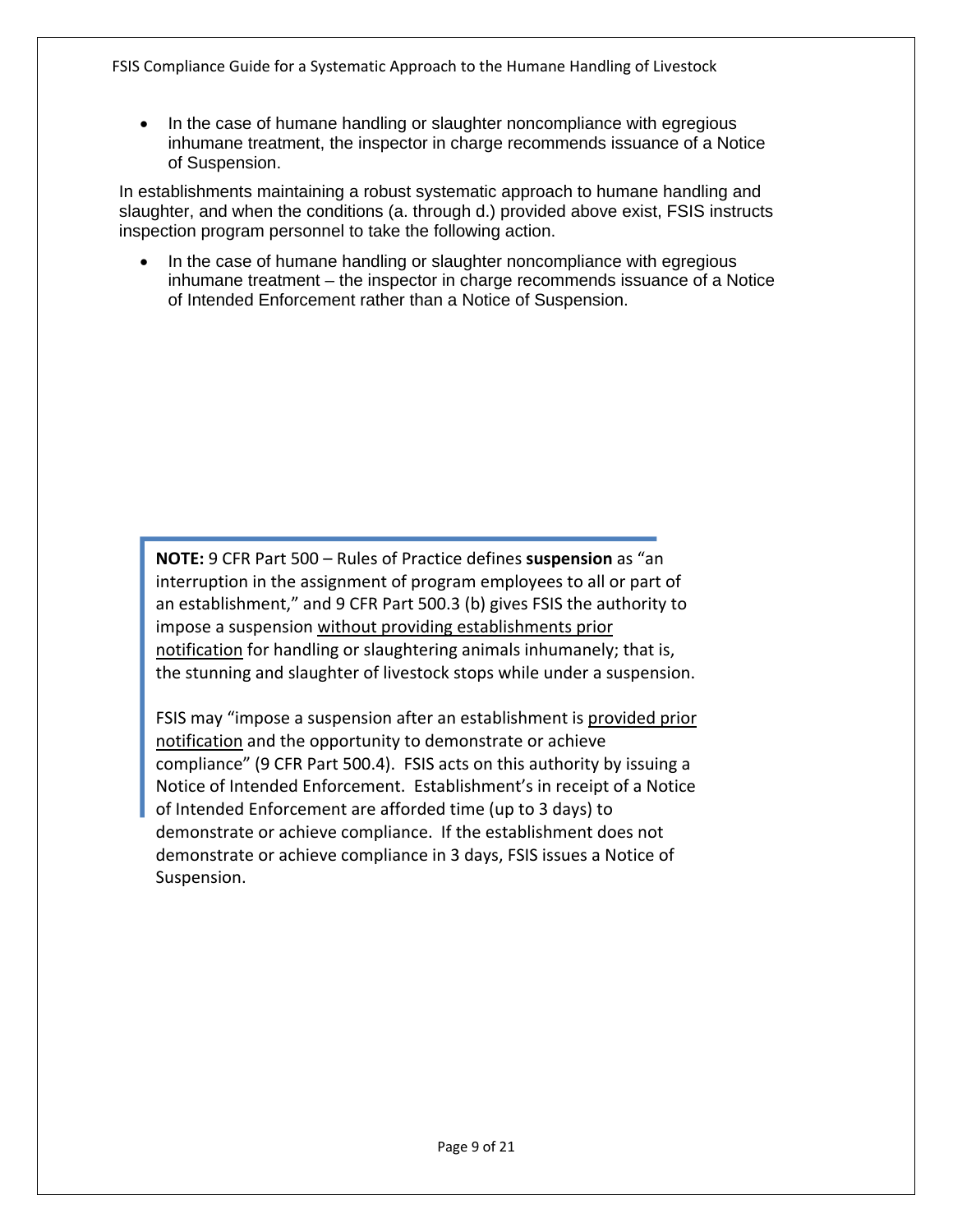## <span id="page-9-0"></span>**Creating a Robust Systematic Humane Handling and Slaughter Plan**

#### **Step 1: Conduct an assessment**

**FSIS believes that an assessment is the best first step toward a robust systematic approach** to humane handling and slaughter. FSIS considers an assessment robust if it takes into consideration the establishment's entire humane handling and slaughter infrastructure.

An assessment of humane handling and slaughter determines whether any component of the establishment's infrastructure has the potential to result in inhumane handling or slaughter of livestock. The Code of Federal Regulations [\(9 CFR Part 313\)](http://www.gpo.gov/fdsys/pkg/CFR-2012-title9-vol2/pdf/CFR-2012-title9-vol2-part313.pdf) describes three general categories of infrastructure, 1) livestock facilities, 2) personnel practices, and 3) slaughter equipment.

- − Livestock facilities include the following components.
	- Vehicles and trailers used to transport livestock.
	- Facilities and equipment through which livestock pass as they move from transport vehicles or trailers to holding facilities, between holding facilities, and from holding facilities to restraining devices.
	- Facilities used to hold livestock temporarily.
	- Facilities and equipment used to restrict livestock movement during slaughter.
- Personnel practices address the knowledge, skills, and abilities of any person handling livestock on the official premise.
- Slaughter equipment includes the equipment used to render livestock insensible to pain and induce death. The Humane Methods of Slaughter Act describes two methods of slaughter found to be humane.
	- Render insensible to pain by a single blow<sup>[3](#page-9-1)</sup> or gunshot<sup>[4](#page-9-2)</sup> or by electrical stunning,<sup>[5](#page-9-3)</sup> chemical exposure  $^6$  $^6$  or other means<sup>[7](#page-9-5)</sup>.
	- Slaughter in accordance with the ritual requirements of a religious faith.

To facilitate an assessment, FSIS is providing a sample assessment tool for humane handling and slaughter in [Attachment 2](#page-12-0) of this document. The tool contains all humane handling requirements as statements. The assessor decides if each statement is true, false, or does not apply to the establishment. The assessor should check "True" if the item does not have the potential to result in inhumane handling or slaughter of livestock. The assessor should check "False" if the item has the potential to result in inhumane handling or slaughter of livestock.

<span id="page-9-4"></span><span id="page-9-3"></span>

<span id="page-9-5"></span>

<span id="page-9-2"></span><span id="page-9-1"></span> $\frac{3}{4}$  <u>[9 CFR 313.15](http://www.gpo.gov/fdsys/pkg/CFR-2012-title9-vol2/pdf/CFR-2012-title9-vol2-sec313-15.pdf)</u> describes the approved use of captive bolts<br>  $\frac{4}{4}$  <u>[9 CFR 313.16](http://www.gpo.gov/fdsys/pkg/CFR-2012-title9-vol2/pdf/CFR-2012-title9-vol2-sec313-16.pdf)</u> describes the approved use of gunshot<br>  $\frac{5}{4}$  <u>[9 CFR 313.30](http://www.gpo.gov/fdsys/pkg/CFR-2012-title9-vol2/pdf/CFR-2012-title9-vol2-sec313-30.pdf)</u> describes the approved use of electrical stunning<br>  $\frac{6}{9}$  <u></u> experimentation with new technologies. Compliance assistance with new technologies is available at New [Technologies.](http://www.fsis.usda.gov/Regulations_&_Policies/New_Technologies/index.asp)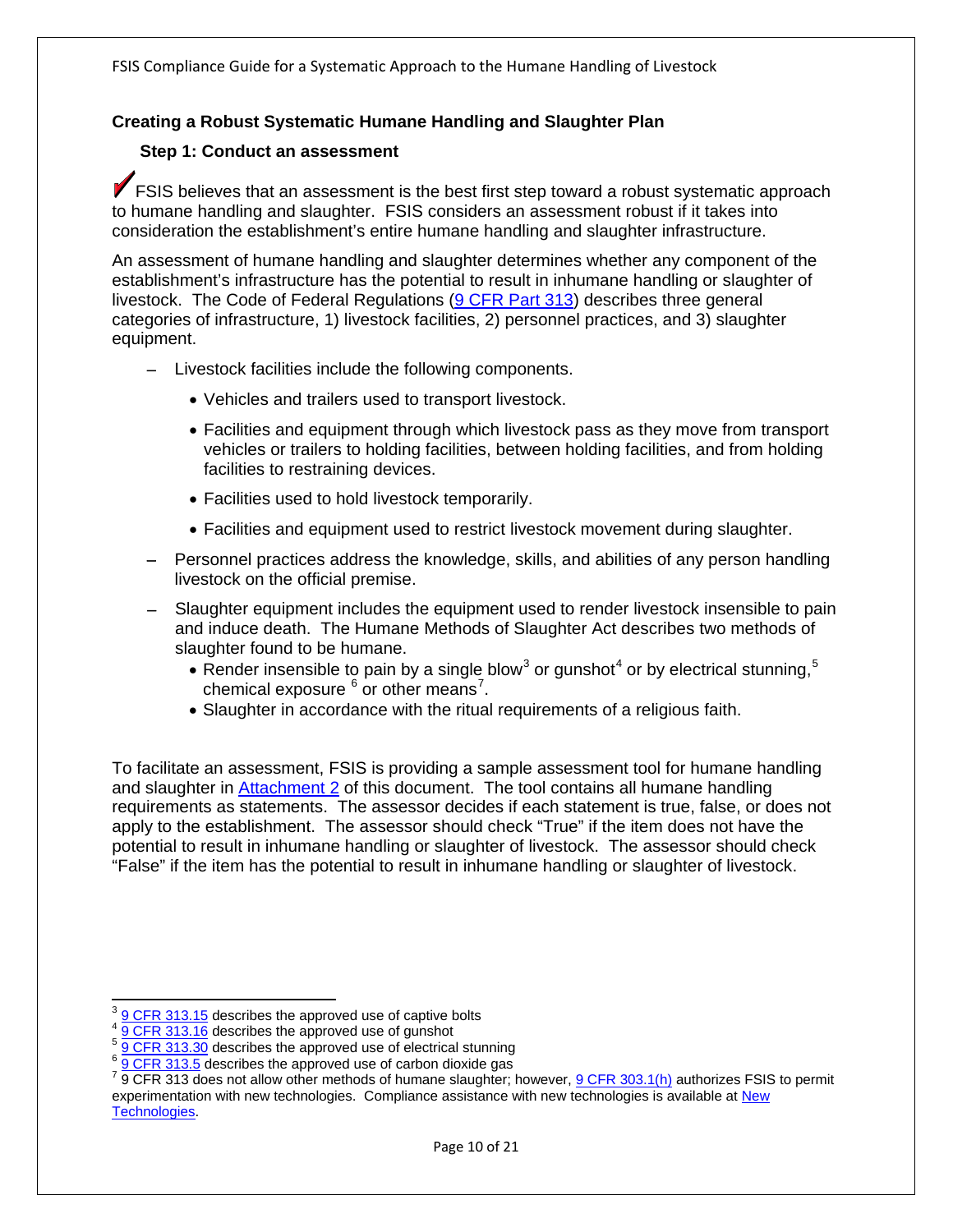# <span id="page-10-0"></span>**Step 2: Create a written plan**

**FSIS believes that developing a written plan is the best second step toward a robust** systematic approach to humane handling and slaughter because a written plan can effectively address the four aspects of a systematic approach. Without access to the written plan, FSIS will not be able to verify effective implementation of a program that the establishment believes reflects a robust systematic approach.

Establishments address each item checked "False" in step one in a written plan.

FSIS considers a written plan robust if it addresses each component of handling and slaughter at the establishment that could result in inhumane handling or inhumane slaughter of livestock. Establishments may consider the following elements important when developing a written plan (Attachment 3) for humane handling and slaughter:

- A list of establishment humane handling and slaughter equipment and facilities identified as having the potential to result in inhumane handling or slaughter of livestock. (Attachment 2)
- A list of procedures and monitoring frequencies sufficient to maintain humane handling and slaughter process control and prevent inhumane handling or slaughter. (Attachment 4)
- A list of standards for maintaining facilities. (Attachment 2)
- A list of corrective actions that address noncompliances and process control.
- Provides for routine verification of implementation of the plan and reassessment and update of the plan.

#### <span id="page-10-1"></span>**Step 3: Create a recordkeeping system**

**FSIS believes that developing a recordkeeping system (Attachment 4) is the best third step** toward a robust systematic approach to humane handling and slaughter. FSIS considers a recordkeeping system robust if it promotes accuracy and provides for accountability. Establishments may consider the following elements important features of a record keeping system:

- Documents all monitoring, corrective action, verification, and reassessment activities.
- Prevents unauthorized access, destruction, alteration, or removal of records.
- Provides ready access and information sharing.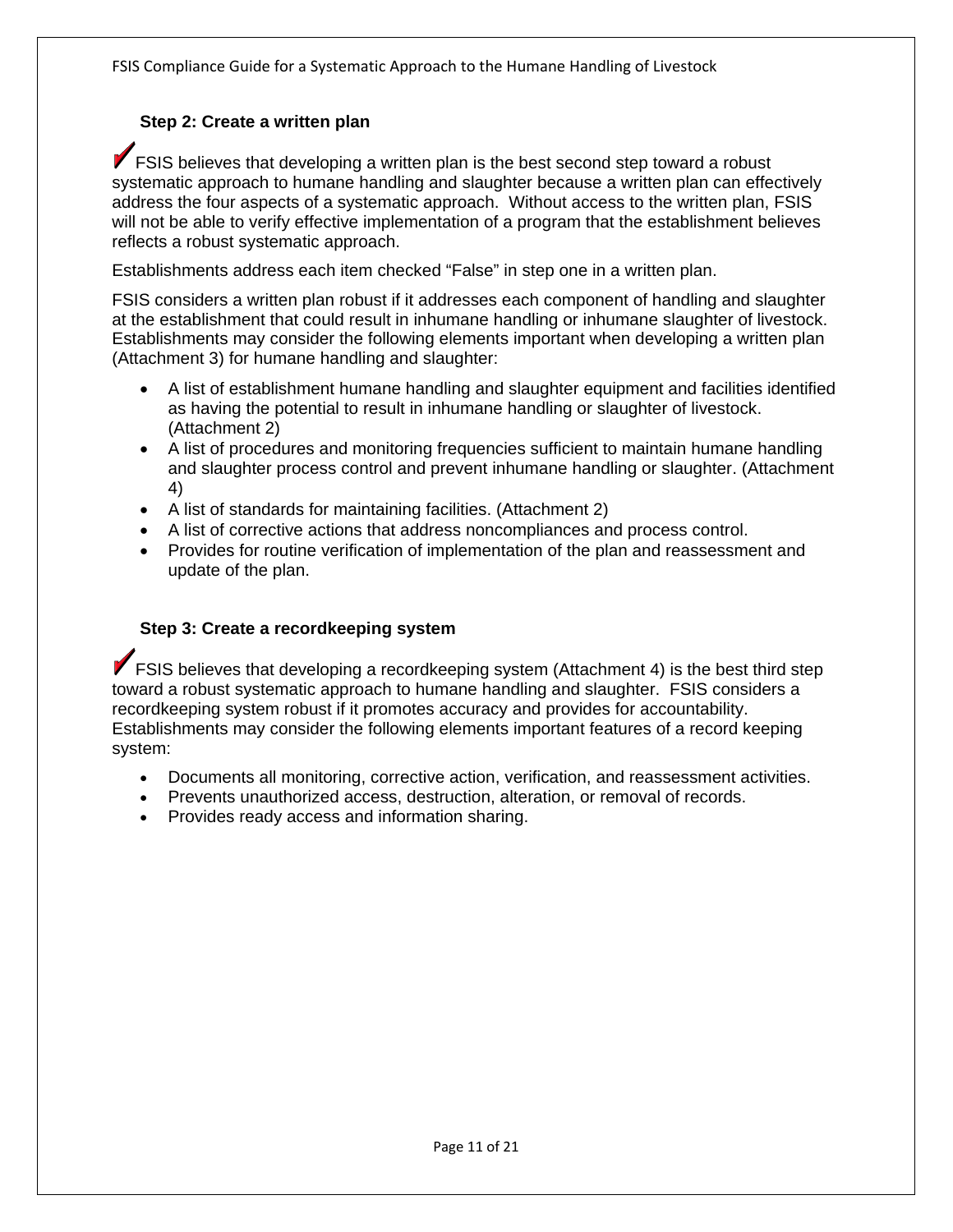# <span id="page-11-0"></span>**Attachment 1: HATS Categories and FSIS verification Activities**

| Category                                        | <b>FSIS Verification</b>                                                                                                                                                                                                                                 | <b>Regulations</b>                         |
|-------------------------------------------------|----------------------------------------------------------------------------------------------------------------------------------------------------------------------------------------------------------------------------------------------------------|--------------------------------------------|
| I. Inclement<br>Weather                         | Verify how the establishment adapts its facilities and holding practices<br>to inclement weather to ensure the humane handling of animals.                                                                                                               | 9 CFR 313.1 and 313.2                      |
| <b>II.</b> Truck Unloading                      | Verify that the establishment's livestock handling facilities are in<br>proper repair during livestock unloading activities.                                                                                                                             | 9 CFR 313.1 and 313.2                      |
| <b>III.</b> Water and Feed<br>Availability      | Verify the accessibility of water and feed to livestock.                                                                                                                                                                                                 | 9 CFR 313.2                                |
| <b>IV.</b> Ante-mortem<br>Inspection            | Verify the establishment's procedures for humanely handling livestock<br>during ante-mortem inspection of livestock.                                                                                                                                     | 9 CFR 313.1 and 313.2                      |
| V. Suspect and<br><b>Disabled</b>               | Verify that the establishment handles US Suspect and disabled<br>livestock humanely.                                                                                                                                                                     | 9 CFR 313.1 and 313.2                      |
| VI. Electric Prod,<br>Alternative<br>Object Use | Verify that the establishment humanely and effectively moves<br>livestock without excessive prodding or the use of sharp objects.                                                                                                                        | 9 CFR 313.2                                |
| <b>VII.</b> Slips and Falls                     | Verify that the establishment prevents livestock from slipping and<br>falling due to inadequate footing or improper handling practices.                                                                                                                  | CFR 313.1 and 313.2                        |
| <b>VIII.</b> Stunning<br>Effectiveness          | Verify the establishment's procedures to appropriately and effectively<br>administer stunning methods that are rapid and effective and that<br>produce unconsciousness in the animals before the animal is shackled,<br>hoisted, thrown, cast, or stuck. | 9 CFR 313.5, 313.15,<br>313.16, and 313.30 |
| <b>IX.</b> Conscious<br>Animals on the<br>Rail  | Verify, after stunning, that livestock remain unconscious before and<br>after they are shackled, hoisted, thrown, cast, or stuck.                                                                                                                        | 9 CFR 313.5, 313.15,<br>313.16, and 313.30 |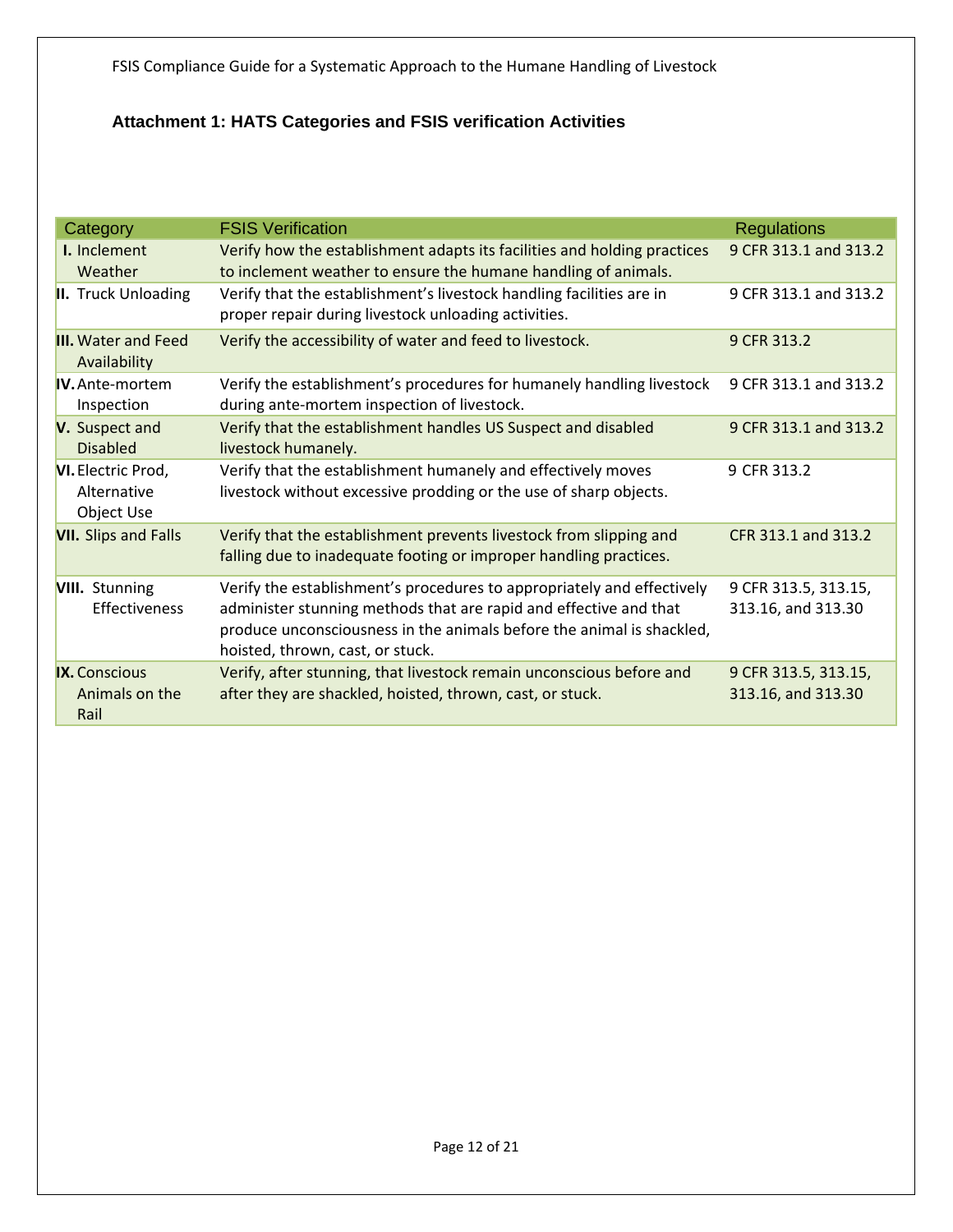# <span id="page-12-0"></span>**Attachment 2: Sample Assessment Tool for Humane Handling and Slaughter**

The sample assessment tool is a starting point. Not all of the parameters listed will apply to all establishments. Some establishments may have additional parameters.

| Sample Assessment Tool for Humane Handling and Slaughter<br>Check "True" if the item does not have the potential to result in inhumane handling and/or slaughter of livestock<br>Check "False" if the item has the potential to result in inhumane handling and/or slaughter of livestock<br>Check "N/A" if the item does not apply to the establishment |      |              |     |  |
|----------------------------------------------------------------------------------------------------------------------------------------------------------------------------------------------------------------------------------------------------------------------------------------------------------------------------------------------------------|------|--------------|-----|--|
| <b>FACILITIES</b>                                                                                                                                                                                                                                                                                                                                        | True | <b>False</b> | N/A |  |
| <b>TRANSPORTATION OF LIVESTOCK: TRANSPORT VEHICLES</b>                                                                                                                                                                                                                                                                                                   |      |              |     |  |
| Transport vehicles are free from protruding objects.                                                                                                                                                                                                                                                                                                     |      |              |     |  |
| Transport vehicles are free from sharp metal of any kind.                                                                                                                                                                                                                                                                                                |      |              |     |  |
| Transport vehicles are free from loose boards.                                                                                                                                                                                                                                                                                                           |      |              |     |  |
| Transport vehicles are free from splintered planking.                                                                                                                                                                                                                                                                                                    |      |              |     |  |
| Transport vehicles are free from broken planking.                                                                                                                                                                                                                                                                                                        |      |              |     |  |
| Transport vehicles are free from openings that can trap livestock's head.                                                                                                                                                                                                                                                                                |      |              |     |  |
| Transport vehicles are free from openings that can trap livestock's feet.                                                                                                                                                                                                                                                                                |      |              |     |  |
| Transport vehicles are free from openings that can trap livestock's legs.                                                                                                                                                                                                                                                                                |      |              |     |  |
| Transport vehicles provide good footing.                                                                                                                                                                                                                                                                                                                 |      |              |     |  |
|                                                                                                                                                                                                                                                                                                                                                          |      |              |     |  |
| <b>FACILITY RAMPS</b>                                                                                                                                                                                                                                                                                                                                    |      |              |     |  |
| Ramps <sup>8</sup> are in good repair.                                                                                                                                                                                                                                                                                                                   |      |              |     |  |
| Ramps are free from protruding objects.                                                                                                                                                                                                                                                                                                                  |      |              |     |  |
| Ramps are free from sharp metal of any kind.                                                                                                                                                                                                                                                                                                             |      |              |     |  |
| Ramps are free from loose boards.                                                                                                                                                                                                                                                                                                                        |      |              |     |  |
| Ramps are free from splintered planking.                                                                                                                                                                                                                                                                                                                 |      |              |     |  |
| Ramps are free from broken planking.                                                                                                                                                                                                                                                                                                                     |      |              |     |  |
| Ramps are free from openings that can trap livestock's head.                                                                                                                                                                                                                                                                                             |      |              |     |  |
| Ramps are free from openings that can trap livestock's feet.                                                                                                                                                                                                                                                                                             |      |              |     |  |
| Ramps are free from openings that can trap livestock's legs.                                                                                                                                                                                                                                                                                             |      |              |     |  |
| Ramps provide good footing.                                                                                                                                                                                                                                                                                                                              |      |              |     |  |
| Ramps arranged to minimize sharp corners.                                                                                                                                                                                                                                                                                                                |      |              |     |  |
| Ramps arranged to minimize direction reversal of driven animals.                                                                                                                                                                                                                                                                                         |      |              |     |  |
|                                                                                                                                                                                                                                                                                                                                                          |      |              |     |  |
| <b>FACILITY DRIVEWAYS</b>                                                                                                                                                                                                                                                                                                                                |      |              |     |  |
| Driveways <sup>9</sup> are in good repair.                                                                                                                                                                                                                                                                                                               |      |              |     |  |
| Driveways are free from protruding objects.                                                                                                                                                                                                                                                                                                              |      |              |     |  |
| Driveways are free from sharp metal of any kind.                                                                                                                                                                                                                                                                                                         |      |              |     |  |
| Driveways are free from loose boards.                                                                                                                                                                                                                                                                                                                    |      |              |     |  |
| Driveways are free from splintered planking.                                                                                                                                                                                                                                                                                                             |      |              |     |  |
| Driveways are free from broken planking.                                                                                                                                                                                                                                                                                                                 |      |              |     |  |
| Driveways are free from openings that can trap livestock's head.                                                                                                                                                                                                                                                                                         |      |              |     |  |
| Driveways are free from openings that can trap livestock's feet.                                                                                                                                                                                                                                                                                         |      |              |     |  |
| Driveways are free from openings that can trap livestock's legs.                                                                                                                                                                                                                                                                                         |      |              |     |  |
| Driveways provide good footing.                                                                                                                                                                                                                                                                                                                          |      |              |     |  |
| Driveways arranged to minimize sharp corners.                                                                                                                                                                                                                                                                                                            |      |              |     |  |
| Driveways arranged to minimize direction reversal of driven animals.                                                                                                                                                                                                                                                                                     |      |              |     |  |
|                                                                                                                                                                                                                                                                                                                                                          |      |              |     |  |

<span id="page-12-1"></span><sup>&</sup>lt;sup>8</sup> The term "ramp" in 9 CFR 313, describes any facility used to transfer livestock from transport vehicles to ground level. Ramps can be fixed structures or mobile equipment.<br><sup>9</sup> The terms "driveway," "alley," and "pathway" in 9 CFR 313 are synonymous. They describe a facility used to move

<span id="page-12-2"></span>livestock from transport vehicles to holding pens, between holding pens, and from holding pens to restraining devices. The livestock industry routinely uses other terms to describe these facilities.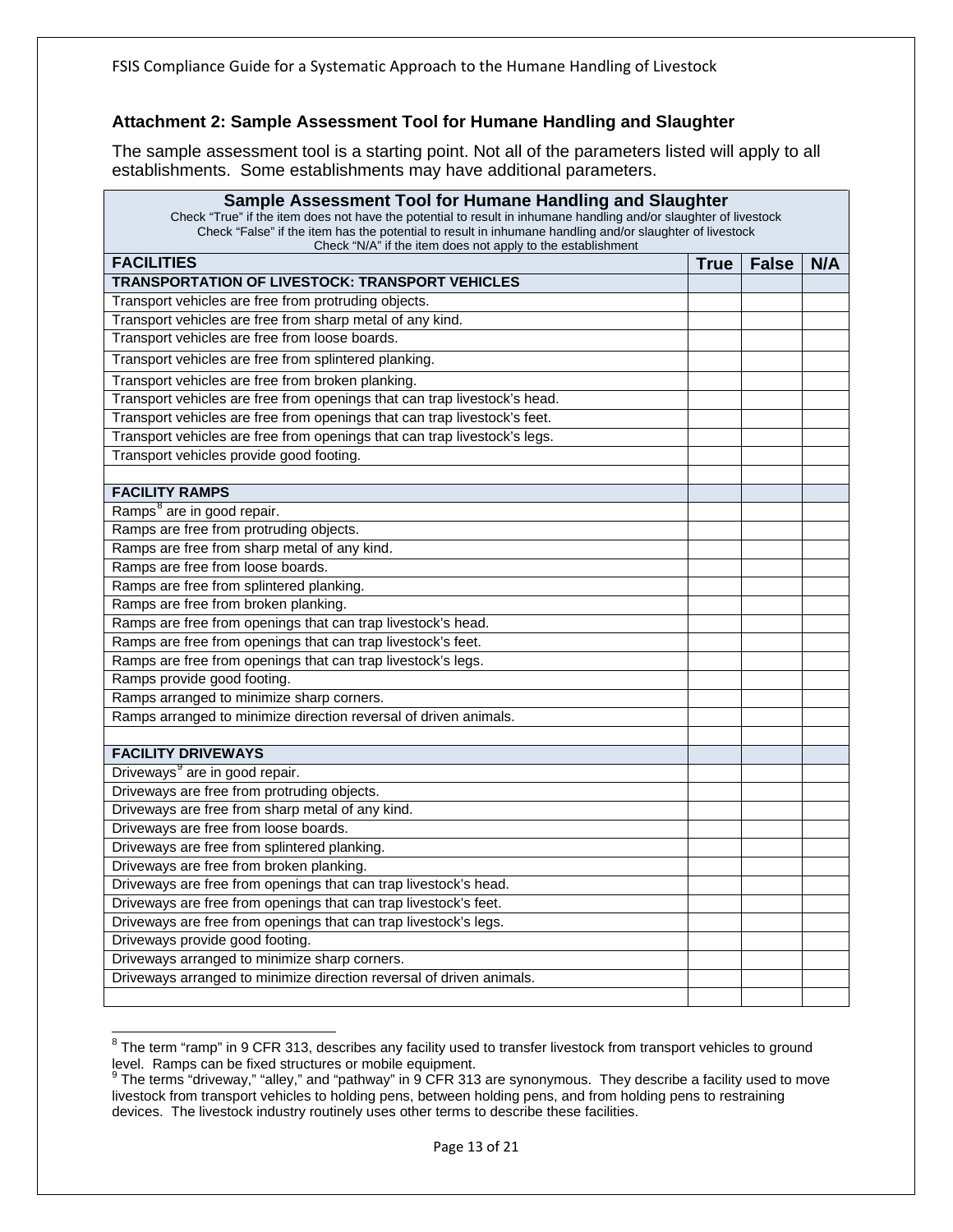| <b>FACILITY HOLDING PENS</b>                                               |  |  |
|----------------------------------------------------------------------------|--|--|
| Holding pens <sup>10</sup> are in good repair.                             |  |  |
| Holding pens are free from protruding objects.                             |  |  |
| Holding pens are free from sharp metal of any kind.                        |  |  |
| Holding pens are free from loose boards.                                   |  |  |
| Holding pens are free from splintered planking.                            |  |  |
| Holding pens are free from broken planking.                                |  |  |
| Holding pens are free from openings that can trap livestock's head.        |  |  |
| Holding pens are free from openings that can trap livestock's feet.        |  |  |
| Holding pens are free from openings that can trap livestock's legs.        |  |  |
| Holding pens provide good footing.                                         |  |  |
| Holding pens arranged to minimize sharp corners.                           |  |  |
| Holding pens arranged to minimize direction reversal of driven animals.    |  |  |
| Covered holding pens provided for US Suspects.                             |  |  |
|                                                                            |  |  |
| <b>FACILITY GATES</b>                                                      |  |  |
| Gates <sup>11</sup> are in good repair.                                    |  |  |
| Gates are free from protruding objects.                                    |  |  |
| Gates are free from sharp metal of any kind                                |  |  |
| Gates are free from loose boards.                                          |  |  |
| Gates are free from splintered planking.                                   |  |  |
| Gates are free from broken planking.                                       |  |  |
| Gates are free from unnecessary openings that can trap livestock's head.   |  |  |
| Gates are free from unnecessary openings that can trap livestock's feet.   |  |  |
| Gates are free from unnecessary openings that can trap livestock's legs.   |  |  |
|                                                                            |  |  |
| <b>FACILITY RESTRAINING DEVICES</b>                                        |  |  |
| Restraining devices <sup>12</sup> are in good repair.                      |  |  |
| Restraining devices are free from sharp objects.                           |  |  |
| Restraining devices are free from protruding sharp metal of any kind.      |  |  |
| Restraining devices are free from protruding objects.                      |  |  |
| Restraining devices are free from exposed bolt ends.                       |  |  |
| Restraining devices are free from loose boards.                            |  |  |
| Restraining devices are free from splintered planking.                     |  |  |
| Restraining devices are free from broken planking.                         |  |  |
| Restraining devices are free from exposed wheels.                          |  |  |
| Restraining devices are free from exposed gears.                           |  |  |
| Restraining devices are free from openings that can trap livestock's head. |  |  |
| Restraining devices are free from openings that can trap livestock's feet. |  |  |
| Restraining devices are free from openings that can trap livestock's legs. |  |  |
| Restraining devices comfortably accommodate the livestock restrained.      |  |  |
|                                                                            |  |  |
| <b>OTHER DEVICES</b>                                                       |  |  |
| Use of Video or Other Electronic Monitoring or Recording Equipment         |  |  |
|                                                                            |  |  |

<span id="page-13-0"></span> $10$  The term "holding pen" describes a facility used to hold livestock temporarily. Livestock enter and exit holding pens from driveways.

<span id="page-13-1"></span><sup>11</sup> The term "gates" means devices designed to mechanically move or drive livestock, and devices designed to keep livestock in motion or compartmentalized. "Gates" describe devices used to limit the movement of one or more livestock. Gates can be manual or mechanical. They can move horizontally, vertically, or pivot on a central axis.<br>The livestock industry routinely uses other terms to describe these devices.

<span id="page-13-2"></span>The terms "restraining device," "restraining mechanism," "chute," "stunning area," and "compartment" in 9 CFR 313 are synonymous. They describe a facility used to restrict livestock movement during stunning. The livestock industry routinely uses other terms to describe these facilities.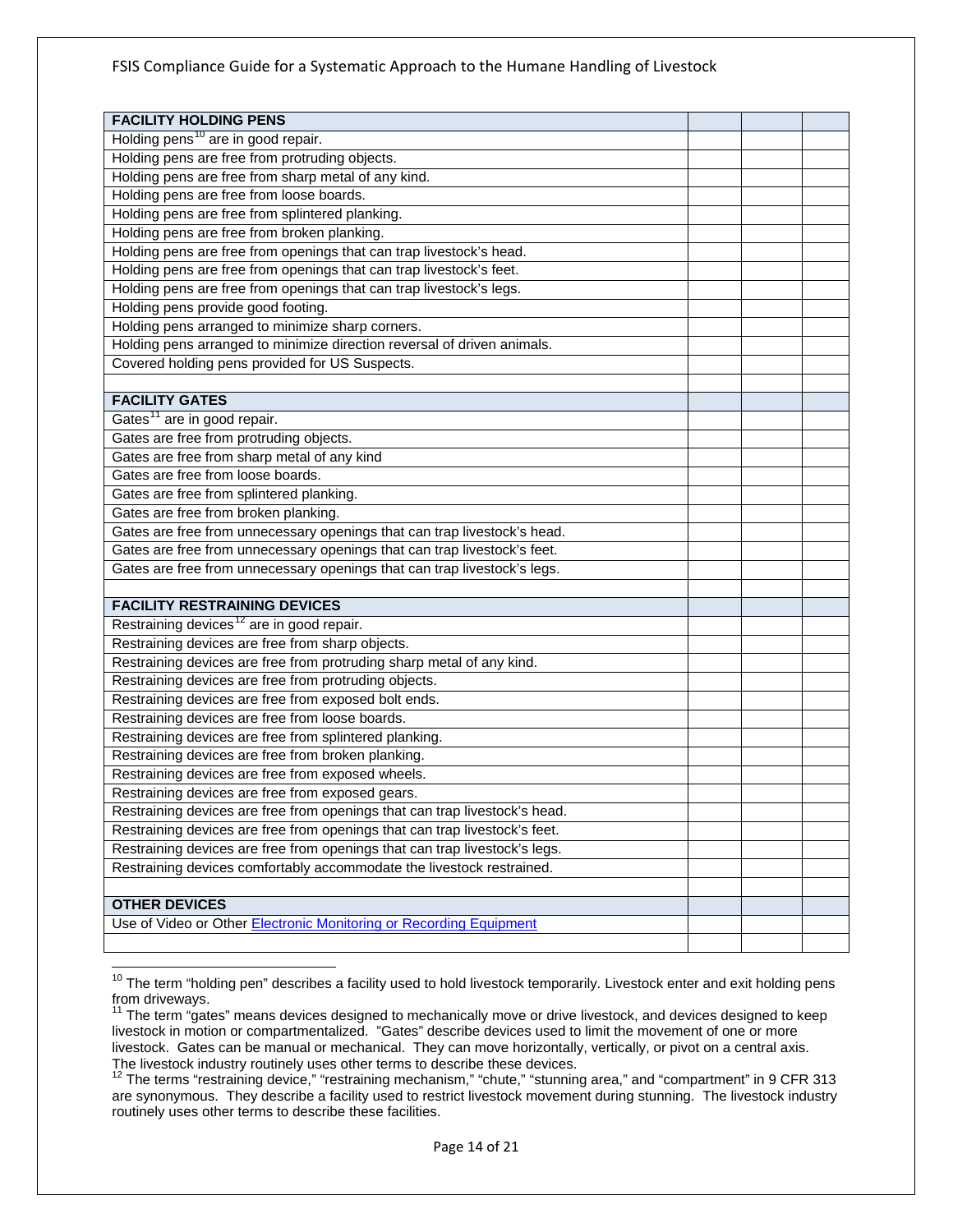| <b>Personnel Practices</b>                                                                 | <b>True</b> | <b>False</b> | N/A |
|--------------------------------------------------------------------------------------------|-------------|--------------|-----|
| Personnel minimize excitement of livestock during movement.                                |             |              |     |
| Personnel minimize excitement of livestock when using electric prods.                      |             |              |     |
| Personnel minimize excitement of livestock when using canvas slappers.                     |             |              |     |
| Personnel minimize excitement of livestock when using other equipment.                     |             |              |     |
| Personnel minimize excitement when using stunning equipment.                               |             |              |     |
| Personnel are trained and the training is documented and reviewed periodically             |             |              |     |
| Personnel minimize discomfort of livestock during movement.                                |             |              |     |
| Personnel minimize discomfort of livestock when using electric prods.                      |             |              |     |
| Personnel minimize discomfort of livestock when using canvas slappers.                     |             |              |     |
| Personnel minimize discomfort of livestock when using other equipment.                     |             |              |     |
| Personnel minimize discomfort when using stunning equipment.                               |             |              |     |
|                                                                                            |             |              |     |
| Personnel prevent injury of livestock during movement.                                     |             |              |     |
| Personnel prevent injury of livestock when using electric prods.                           |             |              |     |
| Personnel prevent injury of livestock when using canvas slappers.                          |             |              |     |
| Personnel prevent injury of livestock when using other equipment.                          |             |              |     |
| Personnel prevent injury when using stunning equipment.                                    |             |              |     |
|                                                                                            |             |              |     |
| Personnel move livestock at a normal walking speed.                                        |             |              |     |
| Personnel provide livestock in holding pens with access to water.                          |             |              |     |
| Personnel provide livestock held longer than 24 hours with access to feed.                 |             |              |     |
| Personnel provide livestock held overnight with sufficient room to lie down.               |             |              |     |
| Personnel separate non-ambulatory disabled livestock from normal animals.                  |             |              |     |
| Personnel set electrical prods to lowest effective voltage, not to exceed 50 V AC.         |             |              |     |
| Personnel do not drag conscious livestock.                                                 |             |              |     |
| Personnel do not use pipes to drive livestock.                                             |             |              |     |
| Personnel do not use sharp objects to drive livestock.                                     |             |              |     |
| Personnel do not use pointed objects to drive livestock.                                   |             |              |     |
|                                                                                            |             |              |     |
| Personnel are knowledgeable and effective in humane handling methods                       |             |              |     |
| Personnel are knowledgeable and effective in humane slaughter methods                      |             |              |     |
|                                                                                            |             |              |     |
| Personnel transporting livestock comply with 28 Hour Rule                                  |             |              |     |
|                                                                                            |             |              |     |
| <b>Stunning (General)</b>                                                                  | <b>True</b> | <b>False</b> | N/A |
| Livestock restraint allows the stunner operator to stun accurately.                        |             |              |     |
| Stunning equipment designed for livestock slaughtered.                                     |             |              |     |
| Single application of stunning method renders livestock insensible to pain <sup>13</sup> . |             |              |     |
| Livestock are insensible to pain immediately after stunning method applied.                |             |              |     |
|                                                                                            |             |              |     |
| Livestock are unconscious and insensible to pain before shackling.                         |             |              |     |
| Livestock are unconscious and insensible to pain before hoisting.                          |             |              |     |
| Livestock are unconscious and insensible to pain before throwing.                          |             |              |     |
| Livestock are unconscious and insensible to pain before casting.                           |             |              |     |
| Livestock are unconscious and insensible to pain before cutting.                           |             |              |     |
|                                                                                            |             |              |     |
| Livestock remain unconscious and insensible to pain throughout shackling.                  |             |              |     |
| Livestock remain unconscious and insensible to pain throughout hoisting.                   |             |              |     |
| Livestock remain unconscious and insensible to pain throughout throwing.                   |             |              |     |
| Livestock remain unconscious and insensible to pain throughout casting.                    |             |              |     |

<span id="page-14-0"></span><sup>&</sup>lt;sup>13</sup> The term "insensible to pain" is synonymous with surgical anesthesia and unconsciousness.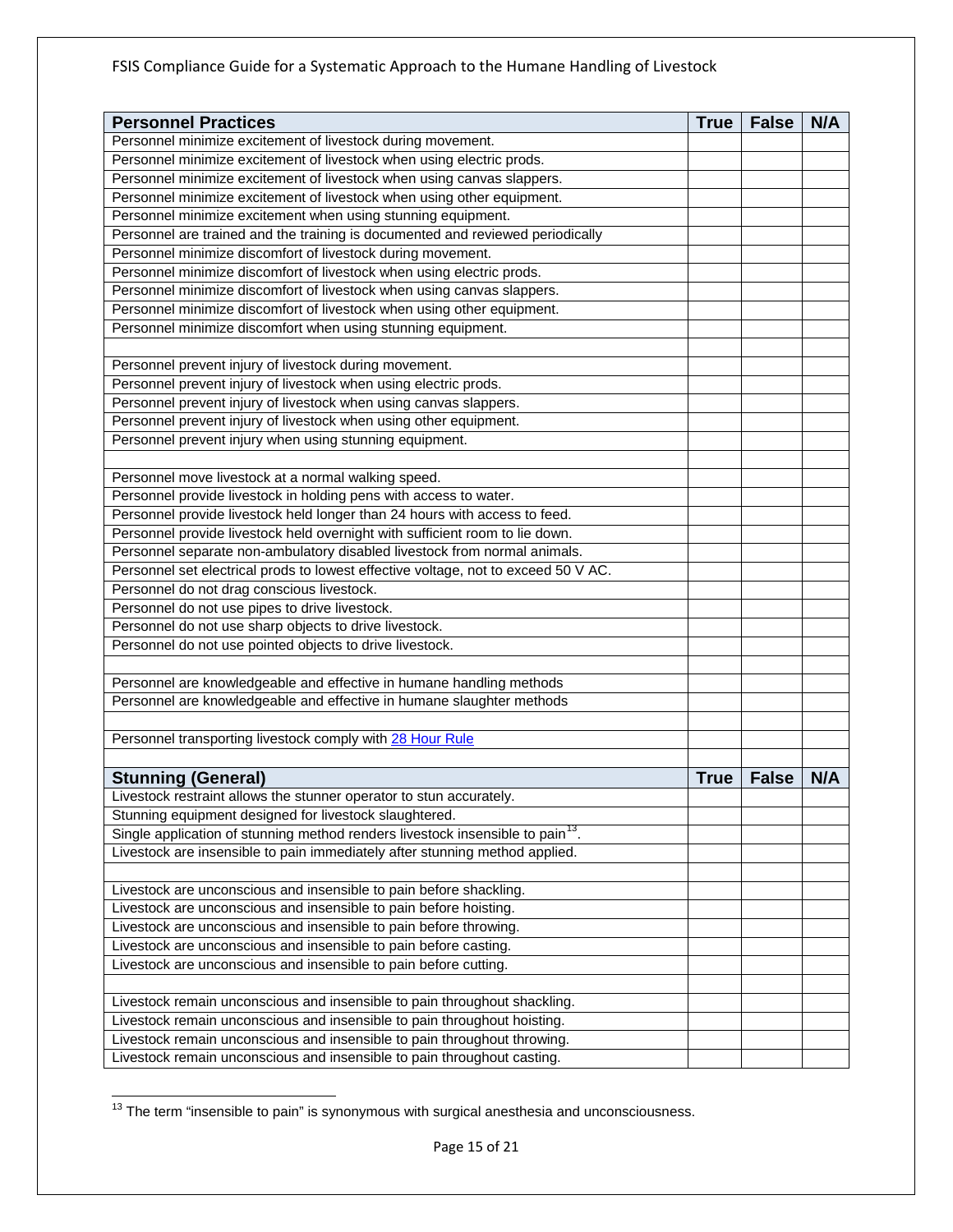| Livestock remain unconscious and insensible to pain throughout cutting.                               |             |              |     |
|-------------------------------------------------------------------------------------------------------|-------------|--------------|-----|
| Livestock remain unconscious and insensible to pain throughout bleeding.                              |             |              |     |
|                                                                                                       |             |              |     |
| Stunning equipment operator is skilled.                                                               |             |              |     |
| Stunning equipment operator is attentive.                                                             |             |              |     |
| Stunning equipment operator is aware of their responsibility.                                         |             |              |     |
| Stunning equipment operator is trained.                                                               |             |              |     |
| Stunning equipment operator is experienced.                                                           |             |              |     |
|                                                                                                       |             |              |     |
| <b>Stunning (Carbon Dioxide)</b>                                                                      | <b>True</b> | <b>False</b> | N/A |
| Carbon dioxide does not induce death in calves and sheep.                                             |             |              |     |
| Only sheep, calves and swine are slaughtered with carbon dioxide.                                     |             |              |     |
| All carbon dioxide delivery devices are in good repair.                                               |             |              |     |
| Concentration of carbon dioxide gas delivered is uniform.                                             |             |              |     |
| Rate of carbon dioxide gas delivery is sufficient.                                                    |             |              |     |
| Rate of carbon dioxide gas delivery is uniform.                                                       |             |              |     |
| Mixing of carbon dioxide gas and air within the chamber is adequate.                                  |             |              |     |
| Carbon dioxide gas delivered is free from noxious or irritating gases.                                |             |              |     |
| Atmospheric air delivered is free from noxious or irritating gases.                                   |             |              |     |
| All carbon dioxide monitoring devices are in good repair.                                             |             |              |     |
| Sampling of carbon dioxide gas within the chamber is continuous.                                      |             |              |     |
| Samples of carbon dioxide gas collected are representative from within the chamber.                   |             |              |     |
| Monitoring of carbon dioxide gas concentration within the chamber is continuous.                      |             |              |     |
| Recordings of carbon dioxide gas concentration are graphical.                                         |             |              |     |
| Monitoring of carbon dioxide gas exposure time within the chamber is continuous.                      |             |              |     |
| Recordings of carbon dioxide gas exposure time are graphical.                                         |             |              |     |
| All carbon dioxide delivery and recording devices are available for inspection by FSIS.               |             |              |     |
| An exhaust system prevents non-uniform carbon dioxide concentrations in chamber.                      |             |              |     |
| An exhaust system prevents carbon dioxide contamination of the ambient air.                           |             |              |     |
|                                                                                                       |             |              |     |
| <b>Stunning (Captive Bolt)</b>                                                                        | <b>True</b> | <b>False</b> | N/A |
| Captive bolt stunners that inject compressed air into the cranium not used to stun cattle.            |             |              |     |
| Captive bolt stunning equipment is in good repair.                                                    |             |              |     |
| Compressed air delivered at constant pressure.                                                        |             |              |     |
| Air pressure monitoring devices are accurate.                                                         |             |              |     |
| Air pressure monitoring devices operate constantly.                                                   |             |              |     |
| Air pressure monitoring devices are easy to read.                                                     |             |              |     |
| Air pressure gauges are conveniently located.                                                         |             |              |     |
| Captive bolt stunning equipment equipped with safety features.                                        |             |              |     |
| Operator accurately directs the captive bolt to produce immediate unconsciousness.                    |             |              |     |
| Operator selects appropriate captive bolt stunner for size of livestock.                              |             |              |     |
|                                                                                                       |             |              |     |
| <b>Stunning (Gunshot)</b>                                                                             | <b>True</b> | <b>False</b> | N/A |
| Firearms maintained in good repair.                                                                   |             |              |     |
| Operator uses hollow pointed or frangible iron plastic composition bullets; powdered iron<br>missiles |             |              |     |
| Operator accurately directs the bullet to produce immediate unconsciousness.                          |             |              |     |
| Operator selects appropriate caliber bullet for size of livestock.                                    |             |              |     |
| <b>Stunning (Electrical)</b>                                                                          | <b>True</b> | <b>False</b> | N/A |
| Suitable timing, voltage and current control devices are used.                                        |             |              |     |
| Electrical stunning equipment is in good repair.                                                      |             |              |     |
| Duration, voltage, and current monitoring devices are accurate.                                       |             |              |     |
|                                                                                                       |             |              |     |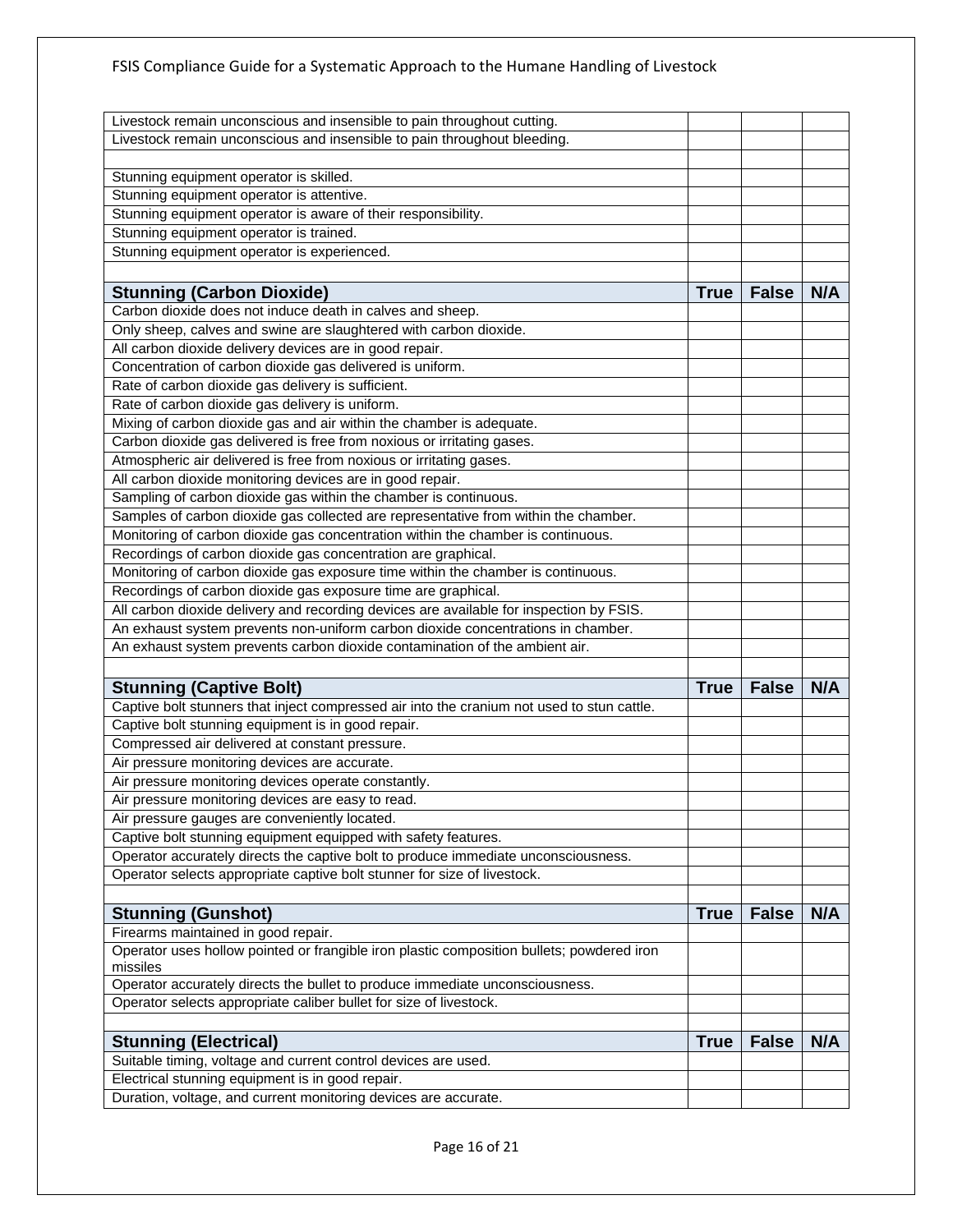| Duration, voltage, and current monitoring devices are easy to read.                     |      |              |     |
|-----------------------------------------------------------------------------------------|------|--------------|-----|
| Duration, voltage, and current monitoring devices are conveniently located.             |      |              |     |
| Duration, voltage, and current monitoring devices are available for FSIS inspection.    |      |              |     |
| Operator selects appropriate electrical stunner settings for size of livestock.         |      |              |     |
| Operator accurately places the electrical stunner to produce immediate unconsciousness. |      |              |     |
|                                                                                         |      |              |     |
| <b>Ritual Slaughter</b>                                                                 | True | <b>False</b> | N/A |
| Ritual slaughter performed by the religious authority (or duly-appointed designee)      |      |              |     |
| Ritual slaughter performed in accordance with standard set by the religious authority.  |      |              |     |
| No additional dressing cuts are made until livestock are insensible to pain.            |      |              |     |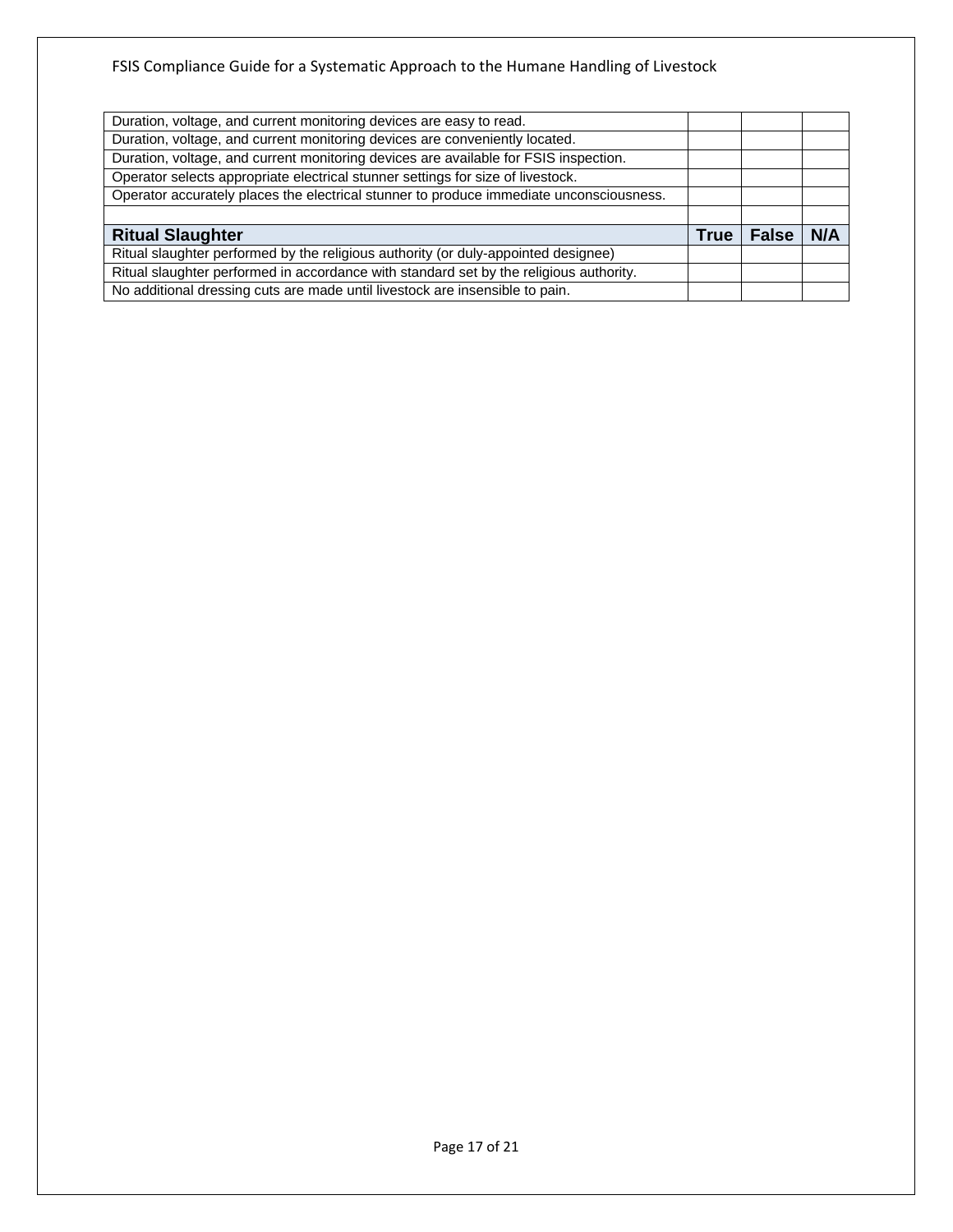# <span id="page-17-0"></span>**Attachment 3: Sample EST 38 Humane Handling and Slaughter Plan**

#### **Description of our business:**

We are a small, family-owned business producing specialty pork products. We typically slaughter one day per week. We raise all of the pigs we slaughter on our near-by family farm and transport them to the official establishment on the day of slaughter in a family-owned livestock trailer. We hold no live swine at the official establishment longer than 10-12 hours. The rear gate of the livestock trailer doubles as the off-loading ramp. We slaughter only healthy swine and sell all unhealthy swine to a local livestock dealer.

#### **Animal Handling Plan:**

Live pigs off-load from the livestock trailer directly into one of two open-air holding pens. The pens connect by a gate to a common covered alleyway that leads to the restrainer. All holding pen and alleyway floors are waffled and sloped to facilitate drainage. Holding pens have water troughs. Interior and exterior fence construction is comprised of commercial hog fence panels and gates fastened to metal posts set in concrete. We herd swine with polyethylene sorting panels purchased locally. The restrainer is a manual device. We use electrical stunning to produce cardiac arrest. We have a back-up hand-held captive bolt in case the electrical stunning equipment become inoperable. We purchased the restraining and stunning devices through a local supplier. We operate the electrical stunner and captive bolt according to the operator's manuals that came with the equipment. Each stunned pig is shackled, hoisted, cut, and bled before we slaughter the next pig.

#### **Assessment/Reassessment:**

We based our initial assessment on the tool (attachment 2) in the FSIS Compliance Guide for a Systematic Approach to the Humane Handling of Livestock. We will reassess our plan as needed based on our monitoring results. We will document any reassessment, and summarize all changes to our plan and records, on the back of our monitoring record.

#### **Procedures, monitoring frequencies, and target values:**

We will list our procedures, monitoring frequencies, and objectives on the monitoring record.

Does this example address FSIS' basic expectations for the written part of a Robust Systematic Humane Handling plan?

Yes, this example is a good place to start the development of a plan. You may find over time the basic approach expands to include additional safeguards you put in place. You can access FSIS assistance using this sample through [askFSIS](http://askfsis.custhelp.com/) or by telephone at 1-800-233-3935.

#### **Documentation:**

We will record monitoring results on our monitoring record. We will create a record for each day we slaughter pigs. "Whenever the response to a monitoring question is "no" or at other times when a humane handling problem is identified, we will take immediate action to resolve it and document that action on the back of the monitoring record. Responses will follow these principles: 1.) If an animal is severely injured or in distress, we will immediately humanely euthanize; 2.) We will immediately halt or modify our operations when necessary to ensure all animals are handled humanely and not subject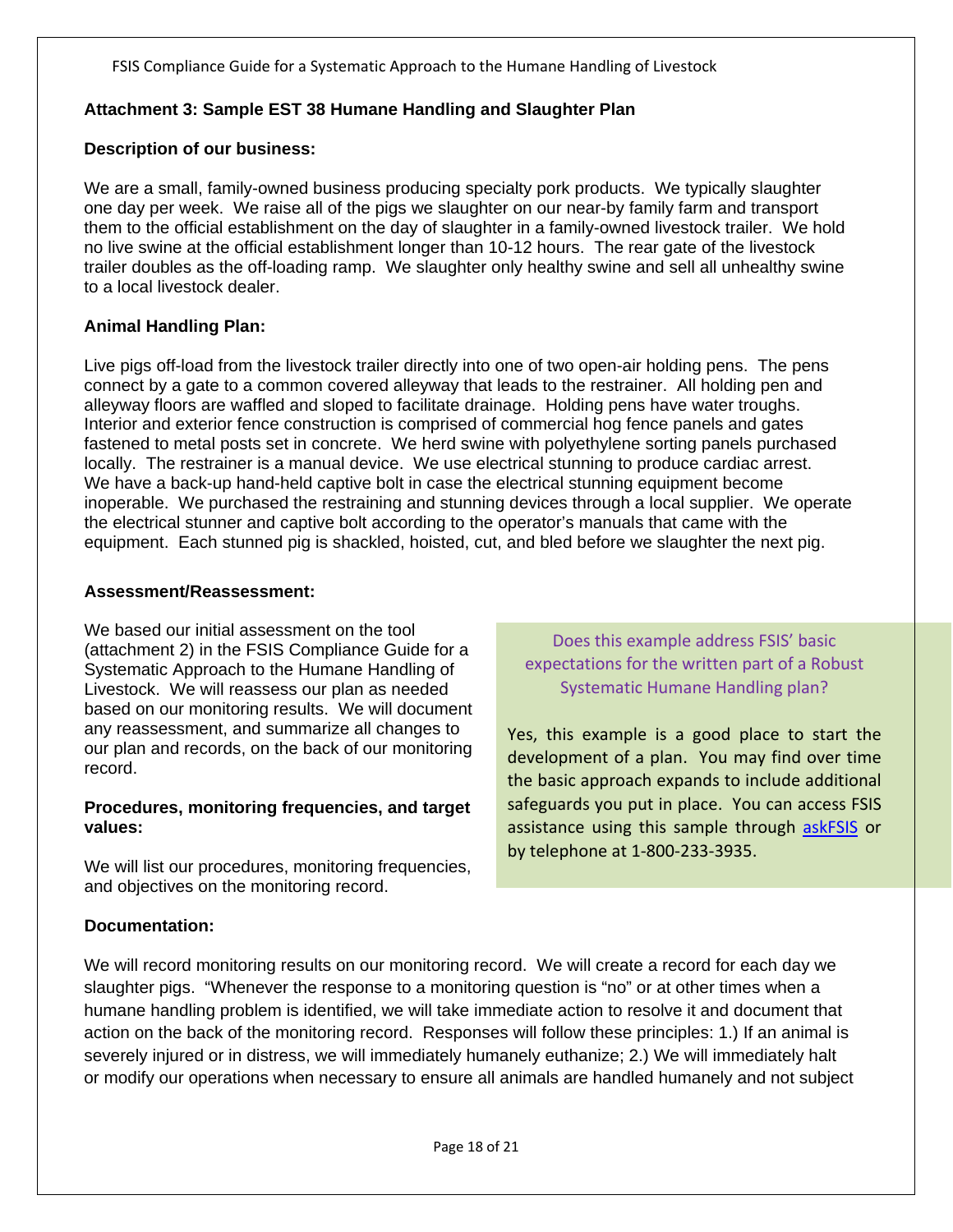to injury or distress; 3.) We will make any necessary repairs to facilities at the earliest possible opportunity.

Within 30 days, one of the owners will review the monitoring record, verify any corrective actions, review any reassessment, and record the date verified on the monitoring record. We will maintain all completed monitoring records in the owner's office for one year and then we will destroy them. We will make monitoring records available to FSIS in a timely manner.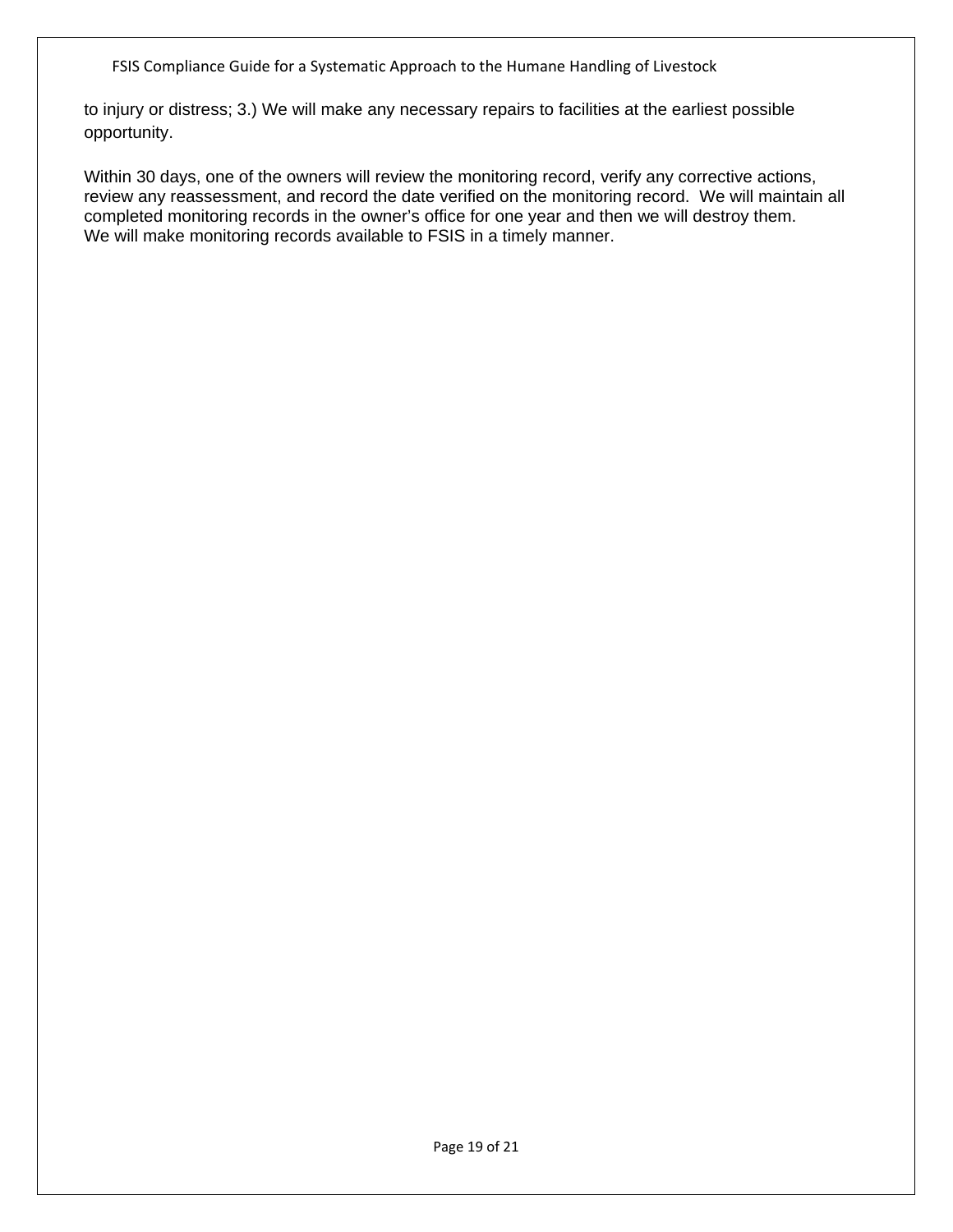# <span id="page-19-0"></span>**Attachment 4: Sample EST 38 Humane Handling Monitoring Record**

| EST 38 Humane Handling Monitoring Record for (enter date):                                |                         |  |  |  |
|-------------------------------------------------------------------------------------------|-------------------------|--|--|--|
| Inspect livestock trailer first week of each month                                        | <b>Circle Yes or No</b> |  |  |  |
| Free from protruding objects and sharp edges.                                             | Yes/No                  |  |  |  |
| Free from openings that can trap pig's head, feet, or leg.                                | Yes/No                  |  |  |  |
| Provides good footing.                                                                    | Yes/No                  |  |  |  |
| Inspect pens, alleys, and gates first week of each month                                  |                         |  |  |  |
| Free from protruding objects and sharp edges.                                             | Yes/No                  |  |  |  |
| Free from openings that can trap pig's head, feet, or leg.                                | Yes/No                  |  |  |  |
| Provide good footing.                                                                     | Yes/No                  |  |  |  |
| Inspect restrainer first week of each month                                               |                         |  |  |  |
| Free from protruding objects and sharp edges.                                             | Yes/No                  |  |  |  |
| Free from openings that can trap pig's head, feet, or leg.                                | Yes/No                  |  |  |  |
| Accommodates the size of pig.                                                             | Yes/No                  |  |  |  |
| Monitor handling of pigs each day we slaughter                                            |                         |  |  |  |
| All pigs moved at walking pace with minimal excitement and discomfort.                    | Yes/No                  |  |  |  |
| All pigs restrained and stunned with minimal excitement and discomfort.                   | Yes/No                  |  |  |  |
| No pigs injured during movement, restraining, and stunning.                               | Yes/No                  |  |  |  |
| Trough watering devices turned on.                                                        | Yes/No                  |  |  |  |
| Monitor operation of stunner each day we slaughter                                        |                         |  |  |  |
| Stunning equipment works properly on each pig.                                            | Yes/No                  |  |  |  |
| Stunning equipment is properly placed on each pig.                                        | Yes/No                  |  |  |  |
| All pigs remain insensible to pain after single application of stunner.                   | Yes/No                  |  |  |  |
| All pigs remain insensible to pain throughout shackling, hoisting, cutting, and bleeding. | Yes/No                  |  |  |  |